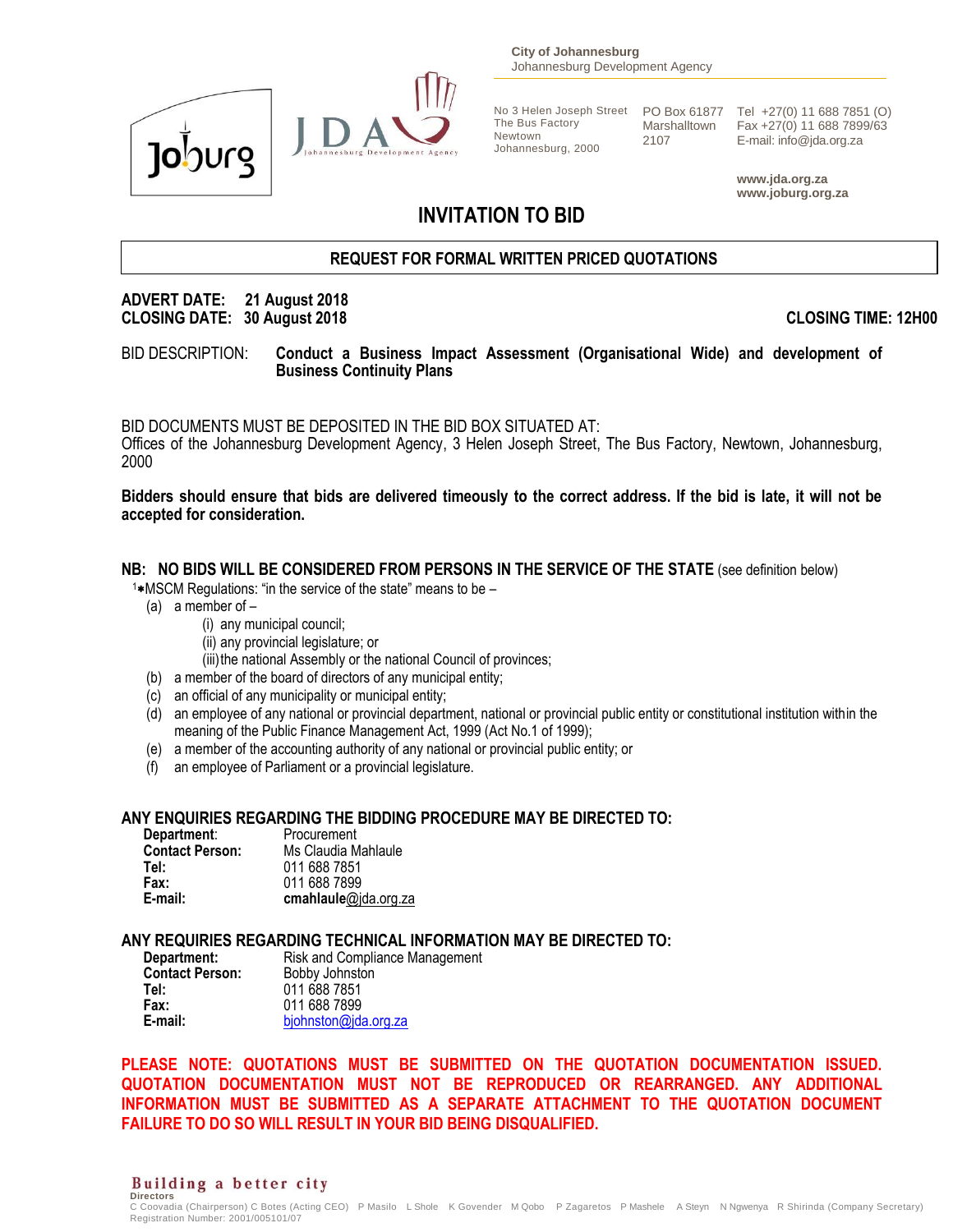**Request for Quotations: Conduct a Business Impact Assessment (Organisational Wide) and development of Business Continuity Plans** August 2018

# **OFFER**

|                                                | THE FOLLOWING PARTICULARS MUST BE FURNISHED<br>(FAILURE TO DO SO WILL RESULT IN YOUR BID BEING DISQUALIFIED) |
|------------------------------------------------|--------------------------------------------------------------------------------------------------------------|
|                                                |                                                                                                              |
| <b>BID / RFP DESCRIPTION</b>                   |                                                                                                              |
|                                                |                                                                                                              |
|                                                |                                                                                                              |
| <b>STREET ADDRESS</b>                          |                                                                                                              |
| <b>TELEPHONE NUMBER</b>                        |                                                                                                              |
| <b>CELLPHONE NUMBER</b>                        |                                                                                                              |
| <b>FACSIMILE NUMBER</b>                        |                                                                                                              |
|                                                |                                                                                                              |
|                                                |                                                                                                              |
|                                                |                                                                                                              |
|                                                |                                                                                                              |
| <b>TOTAL BID PRICE</b>                         |                                                                                                              |
| <b>TOTAL BID PRICE in words</b>                |                                                                                                              |
|                                                |                                                                                                              |
|                                                |                                                                                                              |
|                                                |                                                                                                              |
| <b>SIGNATURE OF BIDDER</b>                     |                                                                                                              |
| <b>CAPACITY UNDER WHICH THIS BID IS SIGNED</b> |                                                                                                              |
| <b>DATE</b>                                    |                                                                                                              |
|                                                | THE ABOVE PARTICULARS MUST BE FURNISHED. FAILURE TO DO SO WILL RESULT IN THE BID BEING                       |

**DISQUALIFIED**

 $\mathbf{r}$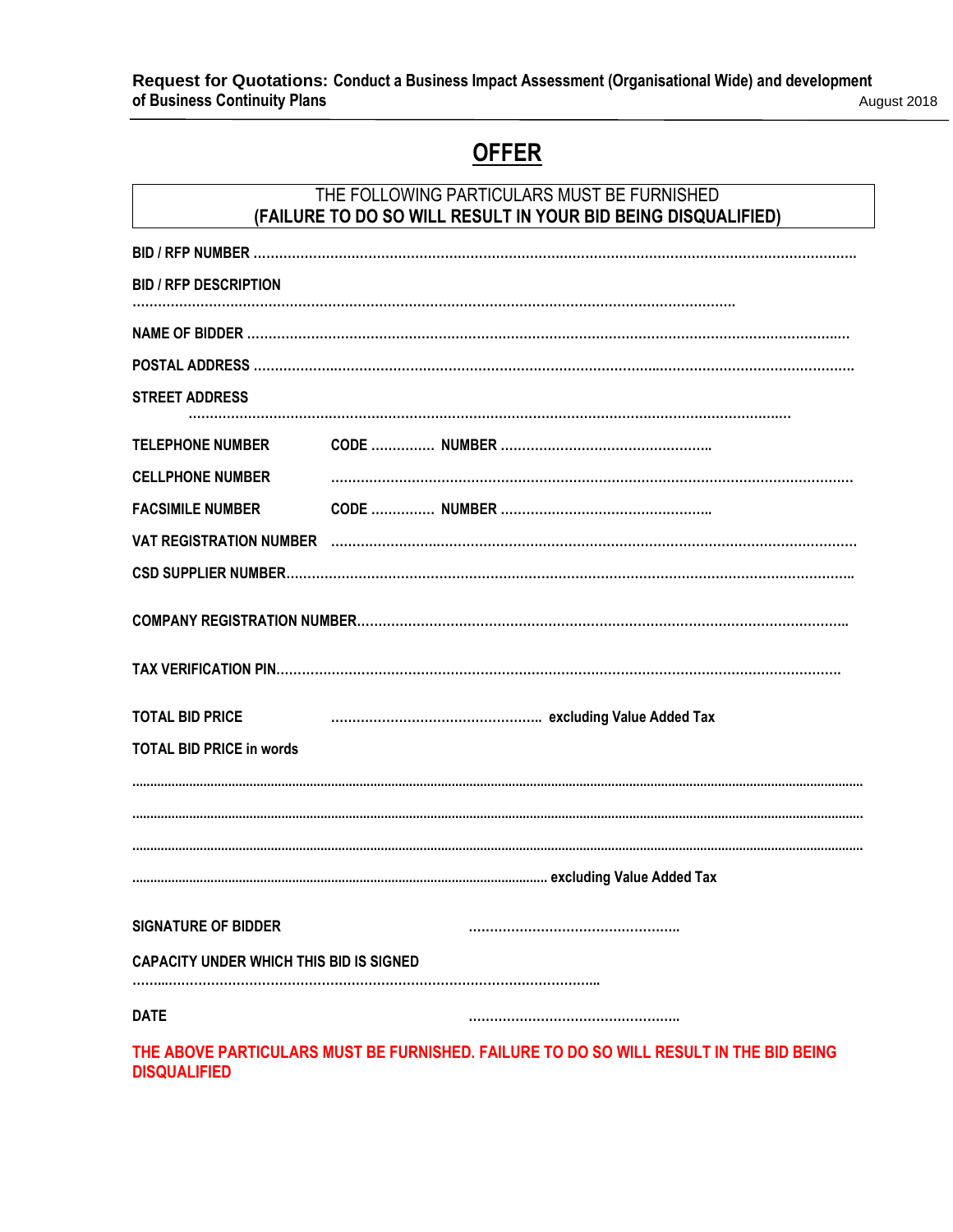### **The following conditions will apply:**

- A copy of a valid Tax clearance certificate or tax verification pin must be submitted. No award will be made to a service provider whose tax matters are not in order with the SARS.
- No award will be made to a service provider who is not registered on the National Treasury Central Supplier Database.
- An original and valid BBBEE status level verification certificate or a certified copy thereof must be submitted.
- **An EME must submit a sworn affidavit confirming the following :** 
	- **Annual turnover revenue of R10 million or less; and**
	- **Level of black ownership**

**Any misrepresentations in terms of the above constitutes a criminal offence as set out in the B-BBEE Act as amended**

- A copy of the bidder's latest municipal account in the name of the bidder or alternatively in the names of the directors / partners of the bidding entity must be submitted.
- Price(s) quoted must be valid for at least thirty (30) days from date of your offer.
- Price(s) quoted must be firm and must be exclusive of VAT.
- If the price quoted is above R 30 000 (inclusive of VAT), the quotation will be evaluated in terms of the 80/20 preference point system as prescribed in the Preferential Procurement Framework Act (No. 5 of 2000).

# **Failure to comply with these conditions may invalidate your offer.**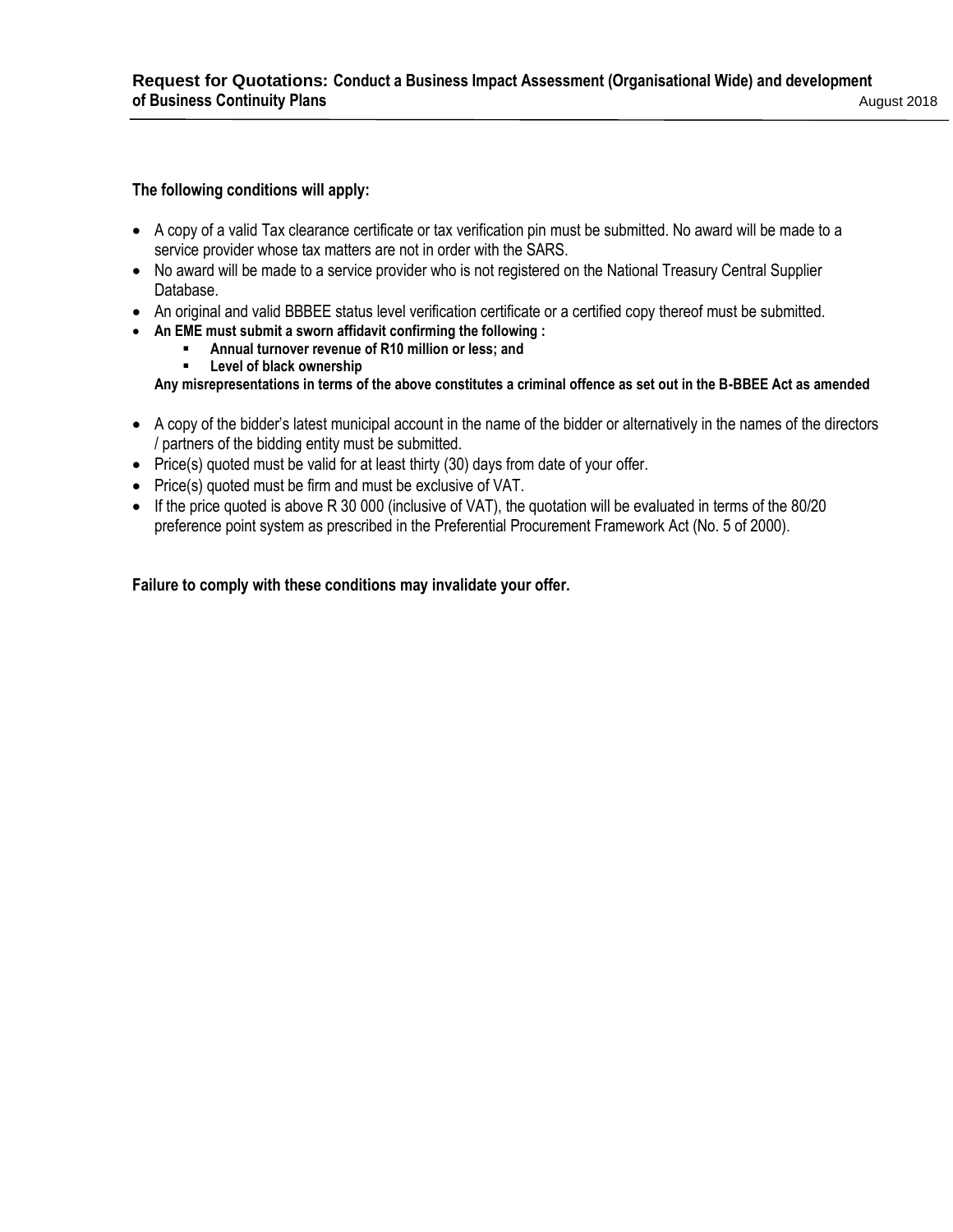#### **To all our stakeholders**

#### **RE: The channels of reporting fraudulent and Corrupt Activities**

The City of Johannesburg has a **zero-tolerance approach to Fraud, Theft, Corruption, Maladministration, and Collusion** by suppliers with employees. To reinforce this commitment, more channels have been added to report any Fraudulent and Corrupt activities.

Instances of corporate fraud and misconduct remain a constant threat to service delivery. The City of Johannesburg took a resolution to adopt strategic interventions aimed at combatting fraud and corruption. The City took a decision to centralize the reporting of fraudulent and corrupt activities through the establishment of an independent fraud hotline which is managed by independent service providers.

All people doing business with the Johannesburg Development Agency are encouraged to report any corrupt or illegal practice.

Employees are encouraged to report fraud, waste or other concerns suggestive of dishonest or illegal activities.

# **Anyone can report fraudulent and corrupt activities through one of the following channels:**

- Toll free number…………………………………0800 002 587
- Toll free Fax ………………………………………0800 007 788
- SMS (charged @ R1.50)…………………..32840
- Email Address:…………………………………..anticorruption@tip-offs.com
- Web site:……………………………………………www.tip-off.com
- Free post:…………………………………………Free post, KNZ 138, Umhlanga, 4320



Let's join hands to take up the Fight against Fraud and Corruption in our society.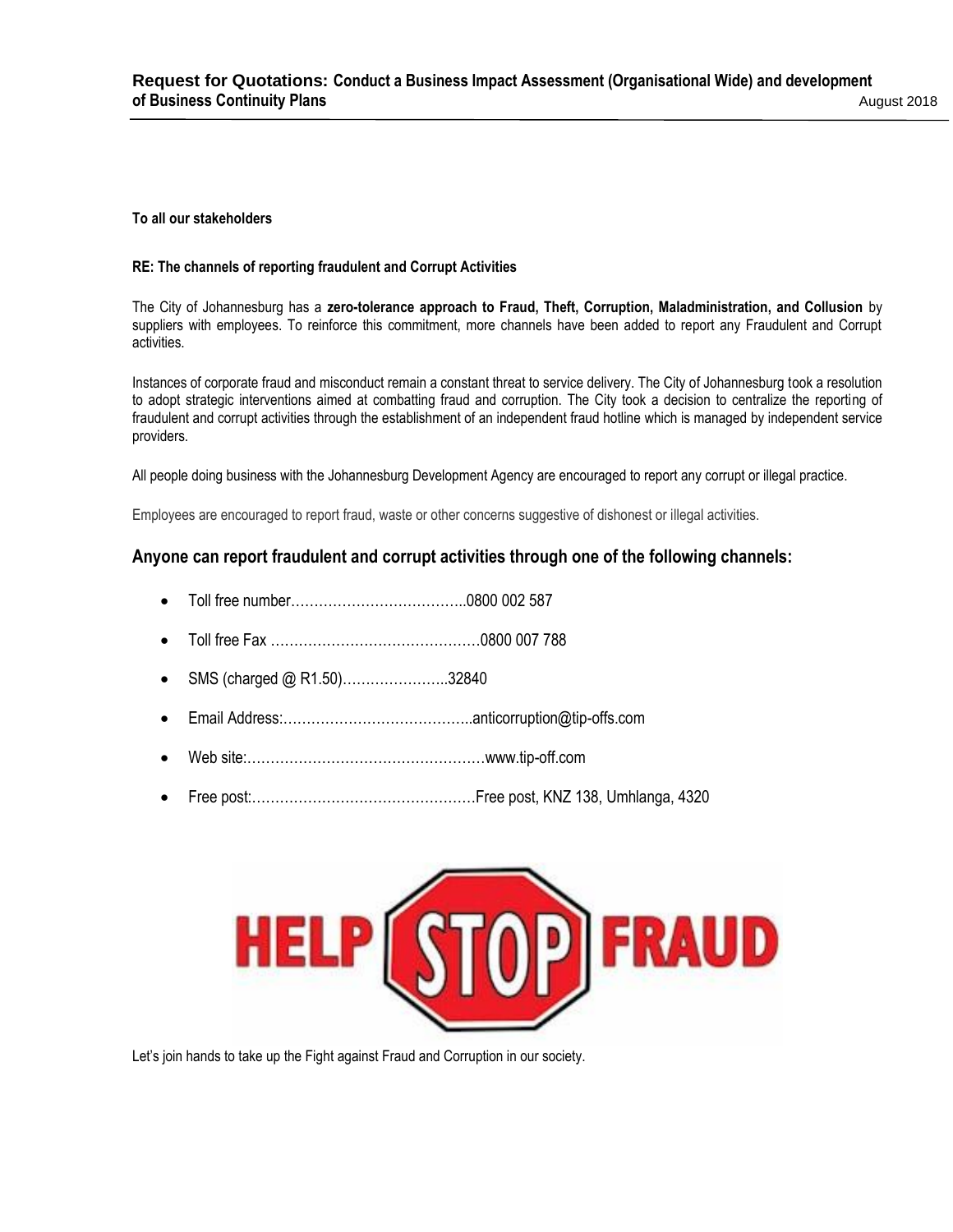# **1. LOCATION**

The Business Continuity Management Review will be undertaken at the Johannesburg Development Agency offices to ensure easily accessibility of files, internal stakeholders for meeting or engagement purposes and to ensure effective management of all records. The Business Continuity Management Review will be undertaken through a consultation process with key Johannesburg Development Agency (JDA) personal to ensure that all information required can be easily accessed and analysed.

# **2. SCOPE OF WORK**

- 2.1 Conduct a Business Impact Assessment/Analysis
- 2.2 Development of Business Continuity Plans;
	- Business Response Plan
	- Business Recovery Plan
	- Business Resumption Plan
	- IT Continuity Plan
	- IT Disaster Recovery Plan
	- Incident & Crisis Management Plan
	- Link between BCP, Emergency, Crisis and Disaster Recovery Planning
	- Guidelines for Emergency Evaluation Plan
	- Strike Management Action Plan
	- Disaster Management Plan

#### **3. DURATION**

The estimated period of the Business Continuity Management Consultancy has been scheduled for 4 months from the date of the receipt of the Appointment Letter to final output delivery.

# **NB: ONLY ACCREDITED SERVICE PROVIDERS WILL BE CONSIDERED**

# **4. DURATION**

The training should be facilitated in 1 day and the date of the training will be communicated as soon as venue and number of officials' that will be attending is confirmed.

# **5. THE DELIVERABLES**

- Business Impact Assessment/Analysis Report
- Business Continuity Plan Report

#### **6. PRESENTATION OF QUOTATIONS**

Submissions are to consist of a short **(not to exceed 15 pages)** and comprehensible report that must provide the JDA with sufficient information to make a sound and fair evaluation of the quotation as well as the experience and capability of the applicant to undertake and manage the project successfully. The report should **use the same item numbers as below** for the required sections of the report.

The following information must be clearly spelt out: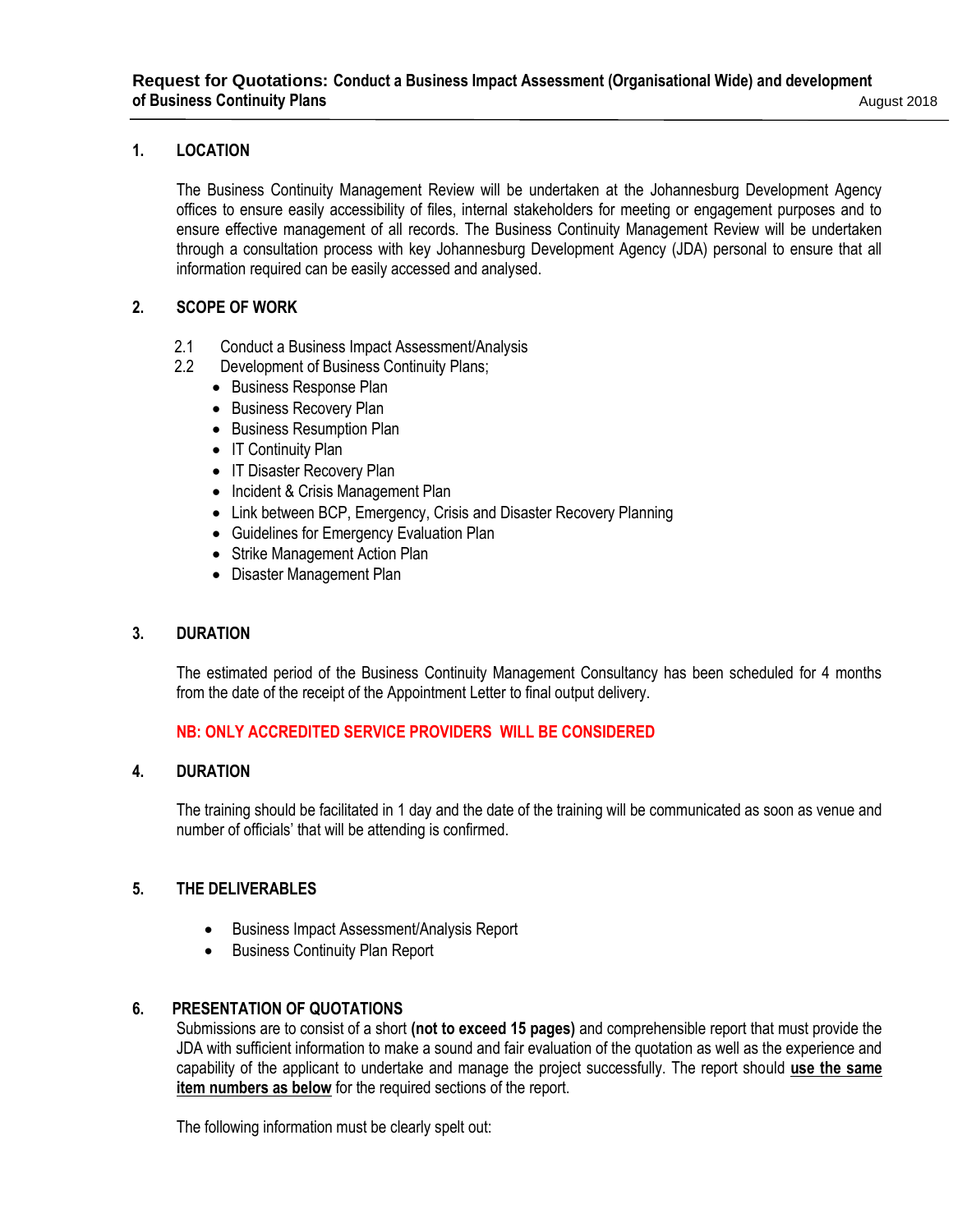- 1.**BRIEF** company background, lists of **SIMILAR (not all)** projects (including client name, contact person, telephone number, value of the project, and the consulting fee value, nature of the project, required deliverables).
- 2.A copy of a valid Tax clearance certificate or tax verification pin must be submitted. No award will be made to a service provider whose tax matters are not in order with the SARS.
- 3.A copy of the tenderer's latest municipal rates account in the name of the tenderer or alternatively in the names of the Directors / Partners of the tendering entity.
- 4.An original and valid BBBEE status levels verification certificate or a certified copy thereof, substantiating the bidding entities BBBEE rating. Only certificates issued by verification agencies accredited by the South African Accreditation System (SANAS), or by registered auditors approved by the Independent Regulatory Board of Auditors (IRBA) will be accepted. An EME must submit a sworn affidavit confirming the following:
	- Annual Turnover Revenue of R10 million or less; and
	- Level of Black ownership
	- Any misrepresentation in terms of bullet point above constitutes a criminal offence as set out in the B-BBEE Act as amended.
- 5.A **CERTIFIED COPY** of the organisation's Professional Indemnity Insurance indicating the value per claim, excess, and expiry date. If applicable.
- 6.An original letter from the tenderer's bank confirming account information.
- 7.A statement from an independent auditor / accountant regarding the tenderer's financial standing to undertake this project.
- 8.Bidders are required to submit detailed quotations based on the required deliverables defined in rand terms. Applicants are to illustrate the fee proposal linked to deliverables. All disbursements, etc. are to be **included** in the quotations. Applicants must ensure that the **TOTAL FEE IS CORRECTLY CALCULATED AND TRANSFERRED TO THE OFFER PAGE.**
- 9.The attached forms A to E annexed, must be scrutinized, completed and submitted together with your quotation.

**Failure to comply with the requirements above will result in tenderers been negatively scored for responsiveness or disqualified for non-compliance. Note for consortium and joint ventures**

- The items above are to be addressed and completed by **EACH** member of the consortium or joint venture.
- An agreement between all parties of the consortium or joint venture is to accompany the tender submission
- A lead consultant is to be appointed and noted in the submission

#### **Failure to comply with these conditions may invalidate your offer.**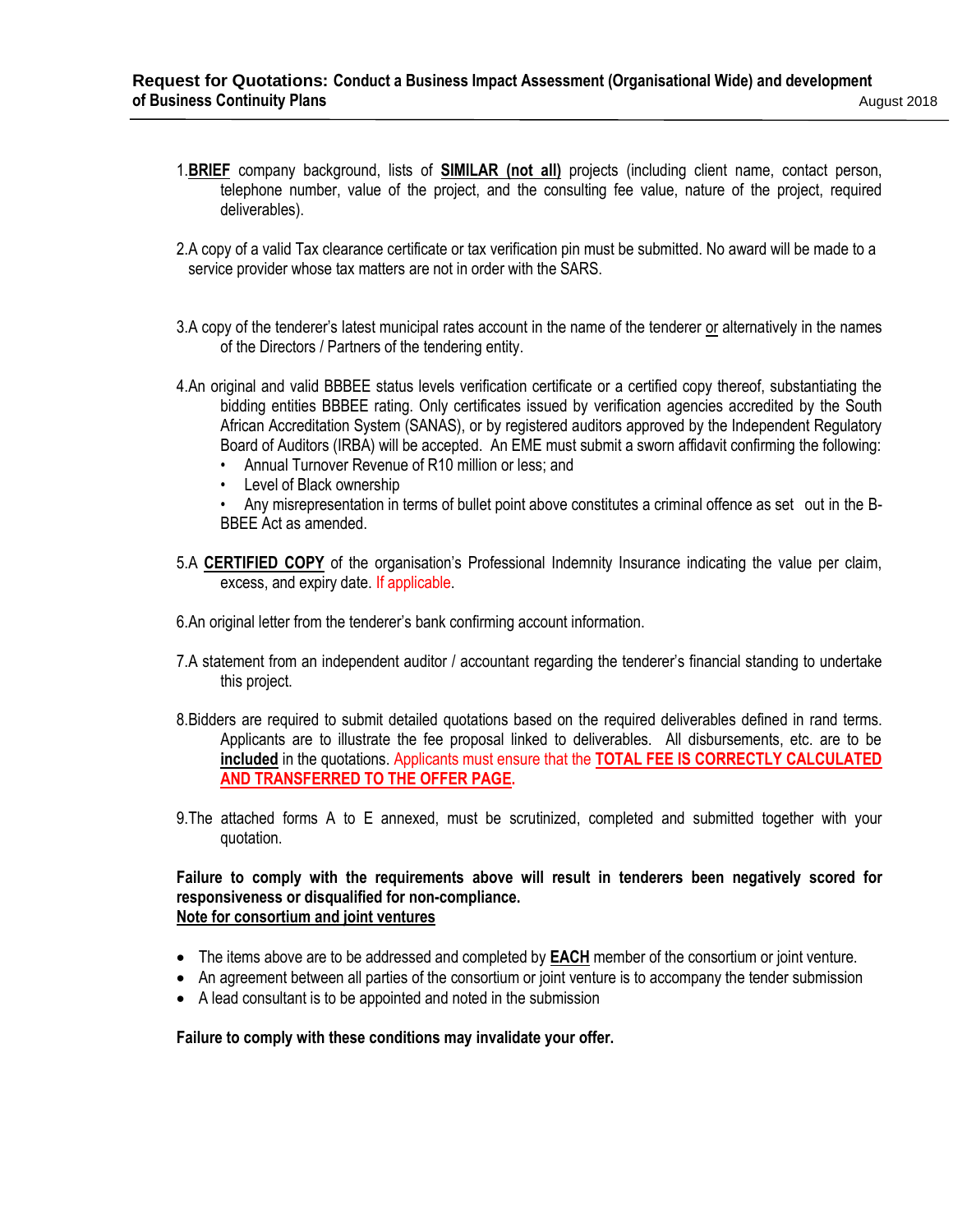# **7. ASSESSMENT CRITERIA**

7.1 Submissions will be evaluated on the criteria to follow:

- Accreditation of service providers
- BBBEE status
- Price / BBBEE

# **7.2 BBBEE Status**

Having completed a technical evaluation, points will be awarded for empowerment (BBBEE), in accordance with the Preferential Procurement Regulations 2017 published in Government Gazette No. 40553 dated 20 January 2017. The following table is applicable in this regard:

| <b>B-BBEE Status Level</b>          | Number of Points          |
|-------------------------------------|---------------------------|
| Of Contributor                      | Tenders up to R50 million |
|                                     | 20                        |
| 2                                   | 18                        |
| 3                                   | 14                        |
|                                     | 12                        |
| 5                                   | 8                         |
| 6                                   | 6                         |
|                                     |                           |
| ጸ                                   | 2                         |
| <b>Non-Compliant</b><br>contributor |                           |

#### Notes:

- 7.2.1 "B-BBEE status level of contributor" means the B-BBEE status received by a measured entity based on its overall performance using the relevant scorecard contained in the Codes of Good Practice on Black Economic Empowerment, issued in terms of section 9(1) of the Broad-Based Black Economic Empowerment Act ( Act No.53 of 2003).
- 7.2.2 Tenderers must submit their original and valid B-BBEE status level verification certificate or a certified copy thereof, substantiating their B-BBEE rating. Certificates issued by either verification agencies accredited by the South African Accreditation System (SANAS) or by registered auditors approved by the Independent Regulatory Board for Auditors (IRBA) are acceptable.
- 7.2.3 An EME must submit a sworn affidavit confirming the following:
	- Annual Turnover Revenue of R10 million or less; and
	- Level of Black ownership
	- Any misrepresentation in terms of bullet point above constitutes a criminal offence
	- as set out in the B-BBEE Act as amended.
- 7.2.4 The submission of such certificates must comply with the requirements of instructions and guidelines issued by the National Treasury and be in accordance with notices published by the Department of Trade and Industry in the Government Gazette.
- 7.2.5 A trust, consortium or joint venture will qualify for points for their B-BBEE status level as a legal entity, provided that the entity submits their B-BBEE status level certificate.
- 7.2.6 A trust, consortium or joint venture will qualify for points for their B-BBEE status level as an unincorporated entity, provided that the entity submits their consolidated B-BBEE scorecard as if they were a group structure and that such a consolidated B-BBEE scorecard is prepared for every separate tender.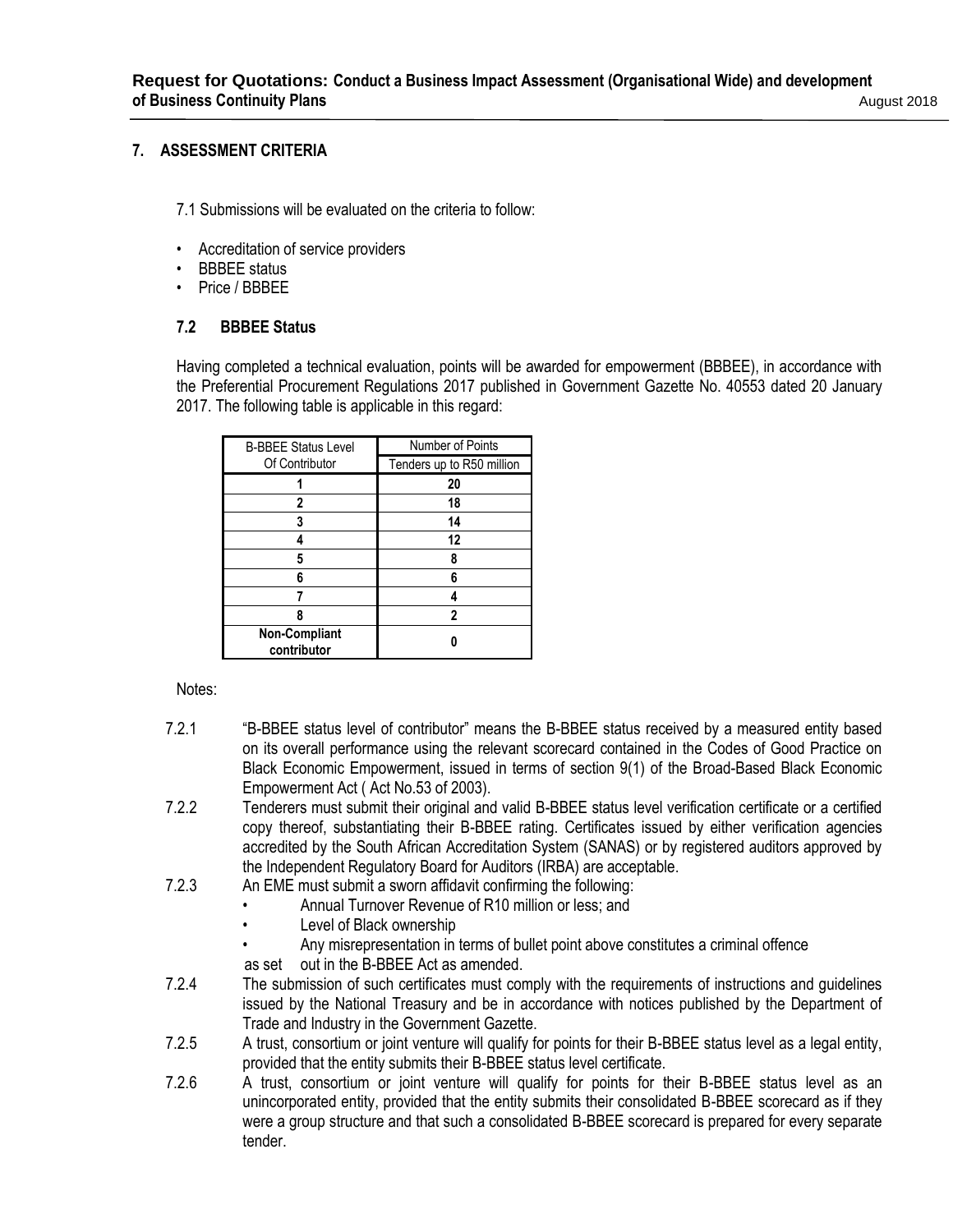- 7.2.7 A person will not be awarded points for B-BBEE status level if it is indicated in the tender documents that such a tenderer intends sub-contracting more than 25% of the value of the contract to any other enterprise that does not qualify for at least the points that such a tenderer qualifies for.
- 7.2.8 A person awarded a contract will not be permitted to sub-contract more than 25% of the value of the contract to any other enterprise that does not have an equal or higher B-BBEE status level than the person concerned.

# **7.3 Price and Empowerment**

Having completed a technical evaluation, the procedure for the evaluation of technically qualifying tenders is Method 2 (Price and Preferences). The Preference Point System assigns a score to each tenderer based on the tender price and on the tenderer's BBBEE status. These scores are combined to determine an overall score for the tender. The tender with the highest score will be considered for acceptance.

The Preference Point System will be applied as follows:

- 80 points are assigned to price
- Up to 20 points are assigned to BBBEE status per the table under item 6.2

The total preference points for a tender are calculated with the formula

# **PP = P<sup>s</sup> + Pbee Where**

**PP** is the total number of preference points scored by the tenderer

**P<sup>s</sup>** is the points scored for the comparative price of the tenderer, and

**Pbee** is the number of points awarded to the tenderer based on his certified B-BBEE status level

# Formula for scoring tender price

The following formula will be used to calculate the points for price.

$$
P_s = X [1 - (Pt - P_{min})]
$$

**Where** 

**Pmin**

**P<sup>s</sup> =** Points scored for comparative price of tender under consideration

**P<sup>t</sup> =** Comparative price of tender under consideration

**Pmin** = Comparative price of lowest acceptable tender

**X = Points** assigned to price

# **8. CLOSING DATE, TIME AND VENUE FOR SUBMISSIONS**

The words "**REFRESHER TRAINING ON GRC PROTIVITI SYSTEM''** must be written / typed clearly on the envelope. The envelope must be deposited in the tender box at the Johannesburg Development Agency, Ground Floor, The Bus Factory, 3 Helen Joseph Street (formerly known as President) and Newtown only between the hours of 08H00 and 12H00.

# **The RFQ closes at 12h00 on Thursday 30 August 2018.**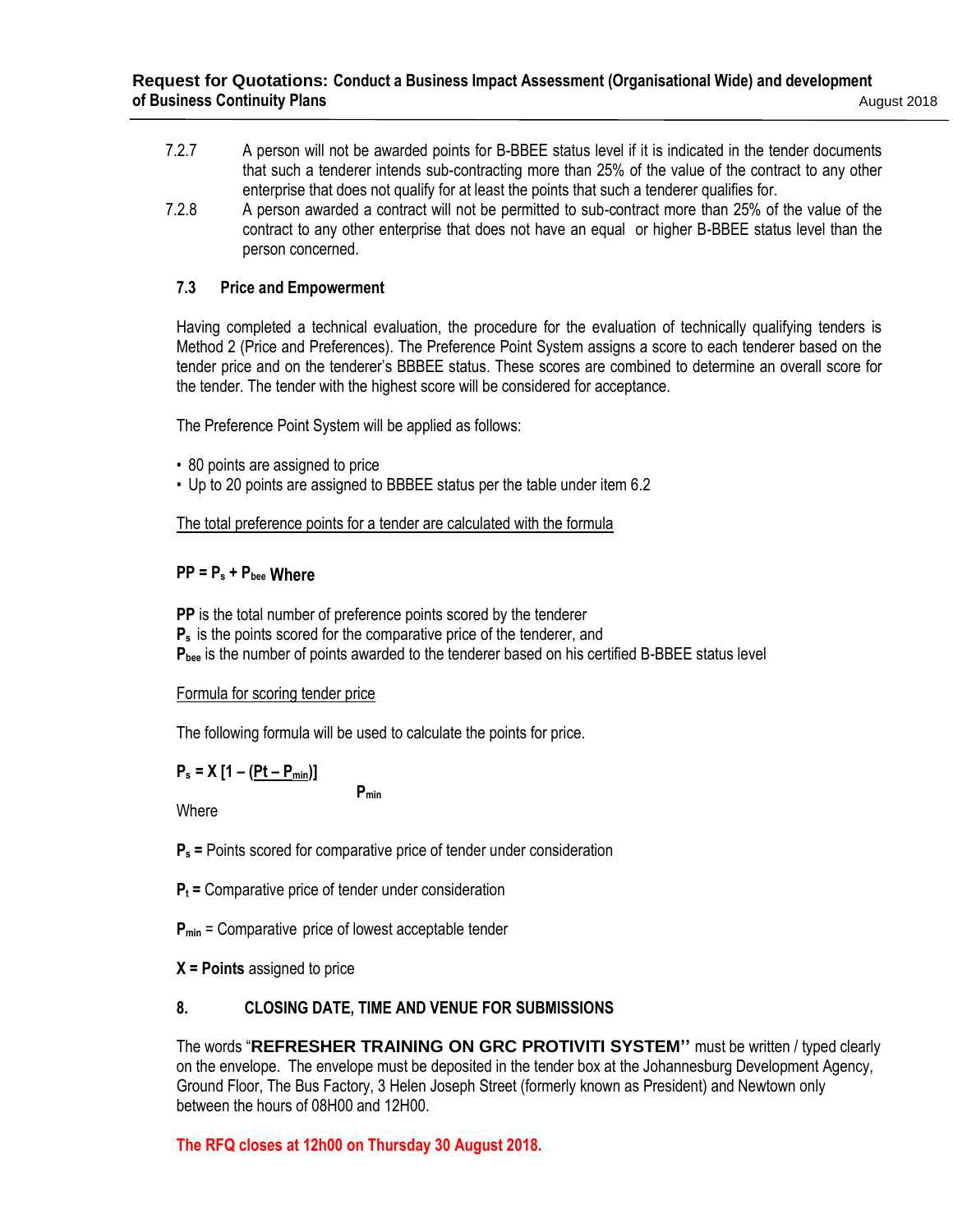NO LATE / TELEPHONIC / FAXED / POSTAL TENDERS WILL BE ACCEPTED OR CONSIDERED.

The Johannesburg Development Agency's selection of qualifying tenders shall be in the Johannesburg Development Agency's sole discretion and shall be final. The Johannesburg Development Agency does not bind itself to accept any particular Tender and no correspondence will be entered into.

Queries can be addressed in writing to: **Contact Person:** Bobby Johnston<br>**E-mail:** bjohnston@jda.o [bjohnston@jda.org.za](mailto:bjohnston@jda.org.za)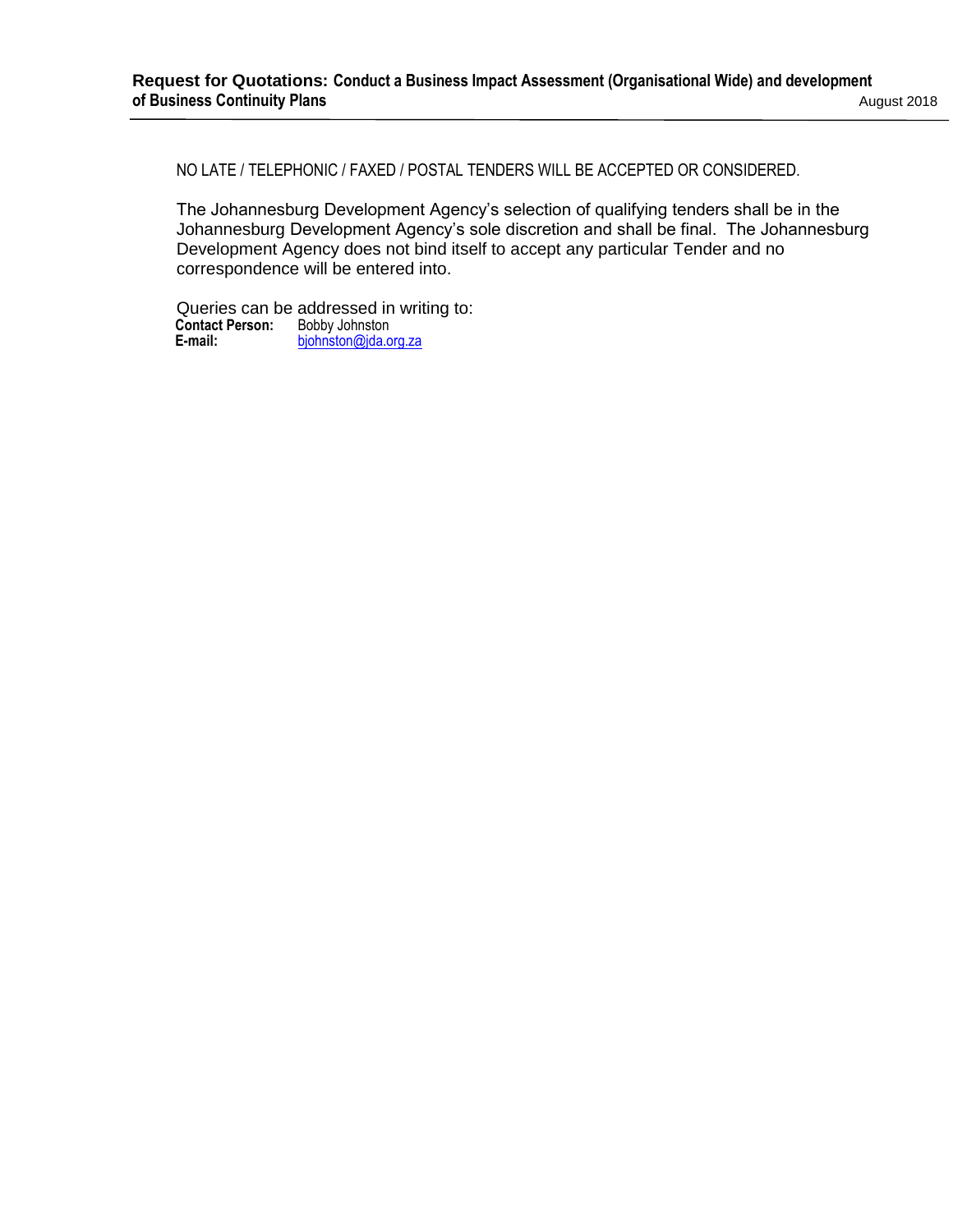# **ANNEXURE A: BUSINESS DECLARATION**

|    | <b>Company/enterprise Income</b><br>(Insert personal income tax number if a one person business and personal income tax numbers of all partners if a partnership) |
|----|-------------------------------------------------------------------------------------------------------------------------------------------------------------------|
|    |                                                                                                                                                                   |
|    |                                                                                                                                                                   |
| 1. | Type of firm                                                                                                                                                      |
|    | $\Box$ Partnership                                                                                                                                                |
|    | One person business/sole trader                                                                                                                                   |
|    | $\Box$ Close corporation                                                                                                                                          |
|    | $\Box$ Public company                                                                                                                                             |
|    | Private company                                                                                                                                                   |
| 2. | (Tick one box)<br><b>Principal business activities</b>                                                                                                            |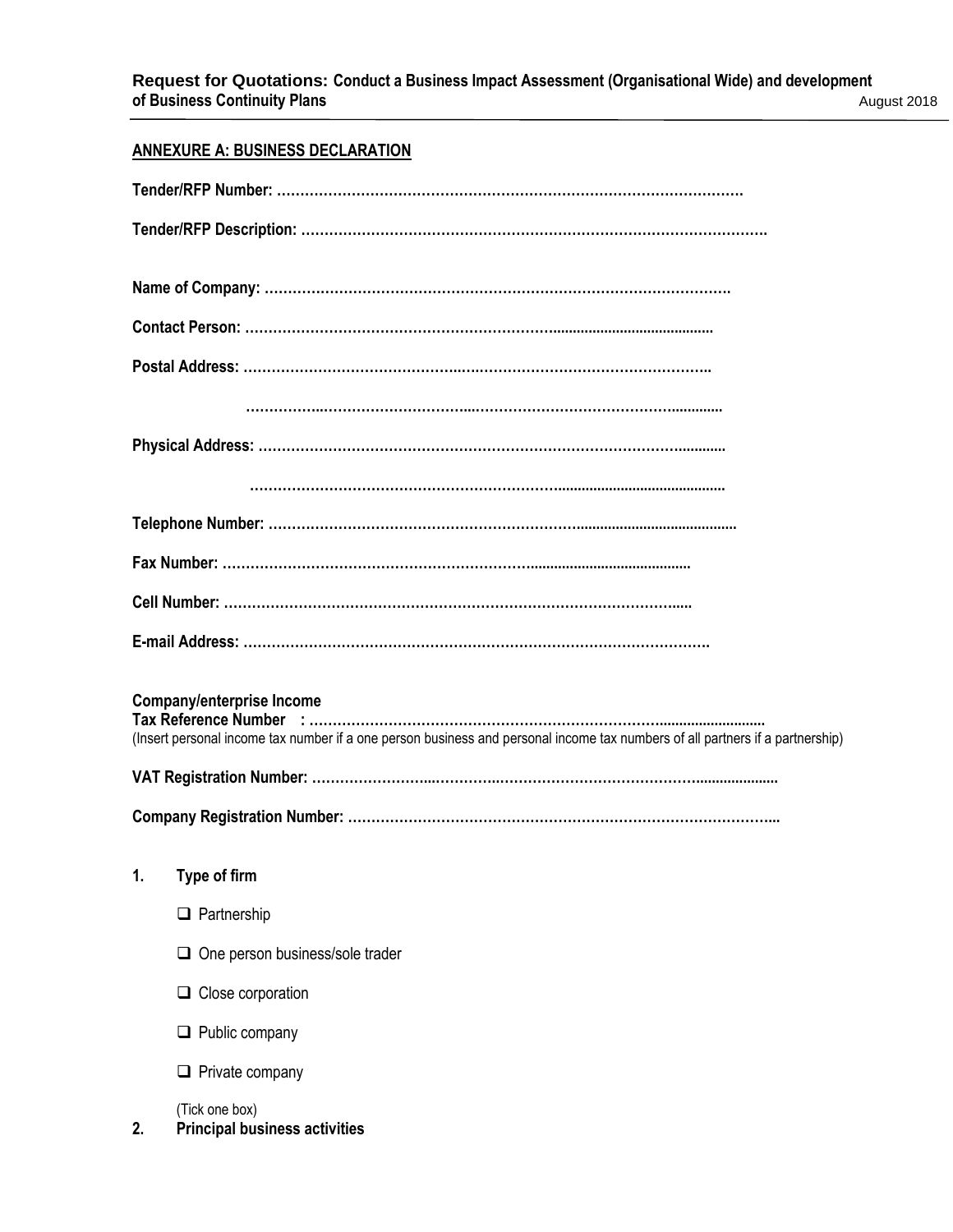#### **Request for Quotations: Conduct a Business Impact Assessment (Organisational Wide) and development of Business Continuity Plans** August 2018

| 3. |                         |                                                                                                                                                                                     |
|----|-------------------------|-------------------------------------------------------------------------------------------------------------------------------------------------------------------------------------|
| 4. |                         | Detail all trade associations/professional bodies in which you have membership                                                                                                      |
|    |                         |                                                                                                                                                                                     |
|    |                         |                                                                                                                                                                                     |
|    |                         |                                                                                                                                                                                     |
| 5. |                         | Did the firm exist under a previous name?                                                                                                                                           |
|    | $\Box$ Yes<br>$\Box$ No |                                                                                                                                                                                     |
|    | (Tick one box)          |                                                                                                                                                                                     |
|    |                         |                                                                                                                                                                                     |
| 6. |                         | How many permanent staff members are employed by the firm:                                                                                                                          |
|    | <b>Full Time</b>        |                                                                                                                                                                                     |
|    | <b>Part Time</b>        |                                                                                                                                                                                     |
| 7. |                         | In the case of a firm which renders services for different disciplines, how many permanent staff members<br>are employed by the firm in the discipline for which you are tendering: |
|    | <b>Full Time</b>        | :<br>:                                                                                                                                                                              |
|    | <b>Part Time</b>        |                                                                                                                                                                                     |

**8. What is the enterprise's annual turnover for the last two years and what is the estimated turnover of current commitments.**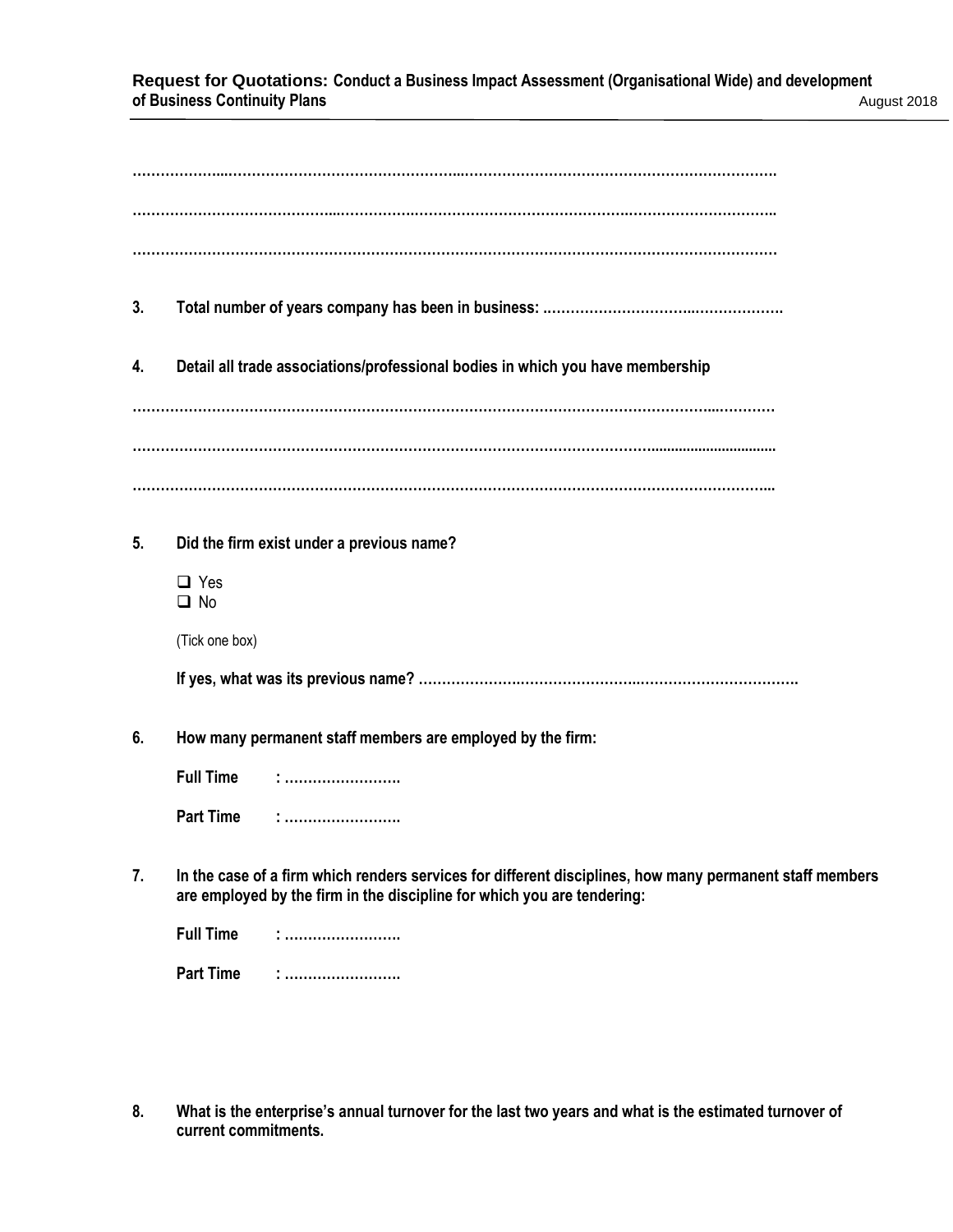| R                  | Year |
|--------------------|------|
| <b>R</b> ……………………… | Year |
|                    | Year |

**9. List all contracts which your company is engaged in and have not yet completed:**

| <b>CONTRACT</b><br><b>DESCRIPTION</b> | <b>LOCATION</b> | <b>COMPANY/</b><br><b>EMPLOYER</b> | <b>PROJECT</b><br><b>VALUE</b> | <b>ESTIMATED</b><br><b>FEES</b> | <b>EXPECTED</b><br><b>COMPLETION</b><br>(MONTH &<br>YEAR) |
|---------------------------------------|-----------------|------------------------------------|--------------------------------|---------------------------------|-----------------------------------------------------------|
|                                       |                 |                                    |                                |                                 |                                                           |
|                                       |                 |                                    |                                |                                 |                                                           |
|                                       |                 |                                    |                                |                                 |                                                           |
|                                       |                 |                                    |                                |                                 |                                                           |
|                                       |                 |                                    |                                |                                 |                                                           |
|                                       |                 |                                    |                                |                                 |                                                           |
|                                       |                 |                                    |                                |                                 |                                                           |
|                                       |                 |                                    |                                |                                 |                                                           |
|                                       |                 |                                    |                                |                                 |                                                           |
|                                       |                 |                                    |                                |                                 |                                                           |

#### **10. Banking details**

I/We hereby request and authorise you to pay any amounts which may accrue to me/us to the credit of my/our account with the mentioned bank.

I/We understand that the credit transfers hereby authorised will be processed by computer through a system known as the *"ACB Electronic Fund Transfer Service"* and

I/We also understand that no additional advice of payment will be provided by my/our bank, but details of each payment will be printed on my/our bank statement or any accompanying voucher.

This authority may be cancelled by me/us giving **30 days**' notice in writing.

| RAN           |  |
|---------------|--|
| <b>RRANCH</b> |  |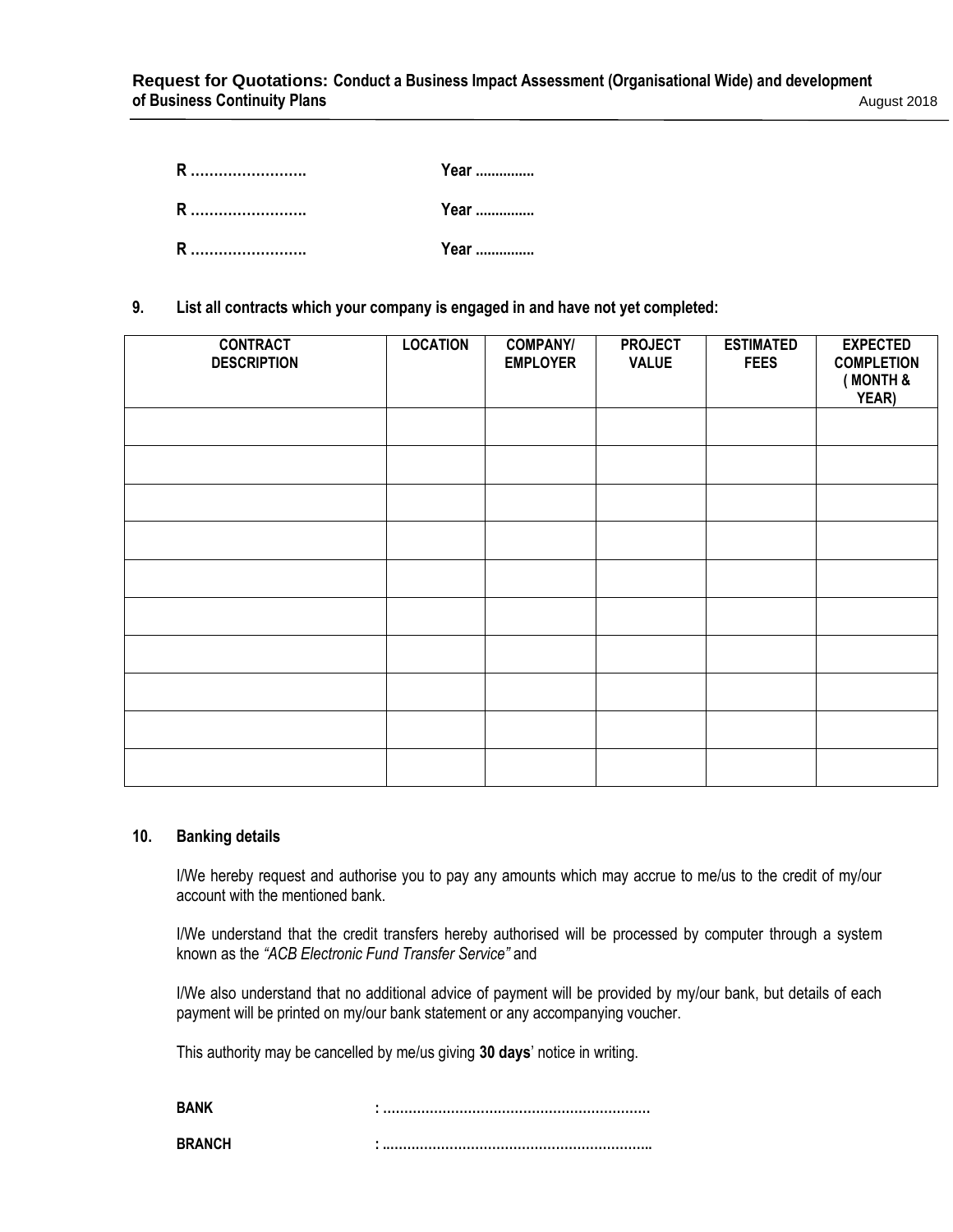| <b>BRANCH CODE</b><br><b>ACCOUNT NUMBER</b> | 이 사이에 대한 사이에 대한 사이에 대한 사이에 대한 사이에 대한 사이에 대한 사이에 대한 사이에 대한 사이에 대한 사이에 대한 사이에 대한 사이에 대한 사이에 대한 사이에 대한 사이에 대한 사이에<br>이 사이에 대한 사이에 대한 사이에 대한 사이에 대한 사이에 대한 사이에 대한 사이에 대한 사이에 대한 사이에 대한 사이에 대한 사이에 대한 사이에 대한 사이에 대한 사이에 대한 사이에 대한 사이에 |
|---------------------------------------------|----------------------------------------------------------------------------------------------------------------------------------------------------------------------------------------------------------------------------------|
| <b>ACCOUNT HOLDER</b>                       |                                                                                                                                                                                                                                  |
| <b>TYPE OF ACCOUNT</b>                      |                                                                                                                                                                                                                                  |
| <b>CONTACT PERSON</b>                       |                                                                                                                                                                                                                                  |
| <b>CONTACT NUMBER</b>                       |                                                                                                                                                                                                                                  |

### **PLEASE INCLUDE ORIGINAL SIGNED AND STAMPED LETTER FROM THE BANK CONFIRMING THE COMPANY'S BANKING DETAILS**

**The undersigned, who warrants that he/she is duly authorised to do so on behalf of the company, affirms that the information furnished in response to this request for proposal is true and correct:**

| <b>SIGNATURE</b> | ٠. |
|------------------|----|
|                  |    |
| <b>CAPACITY</b>  |    |
|                  |    |
| <b>DATE</b>      |    |

**COMPANY STAMP**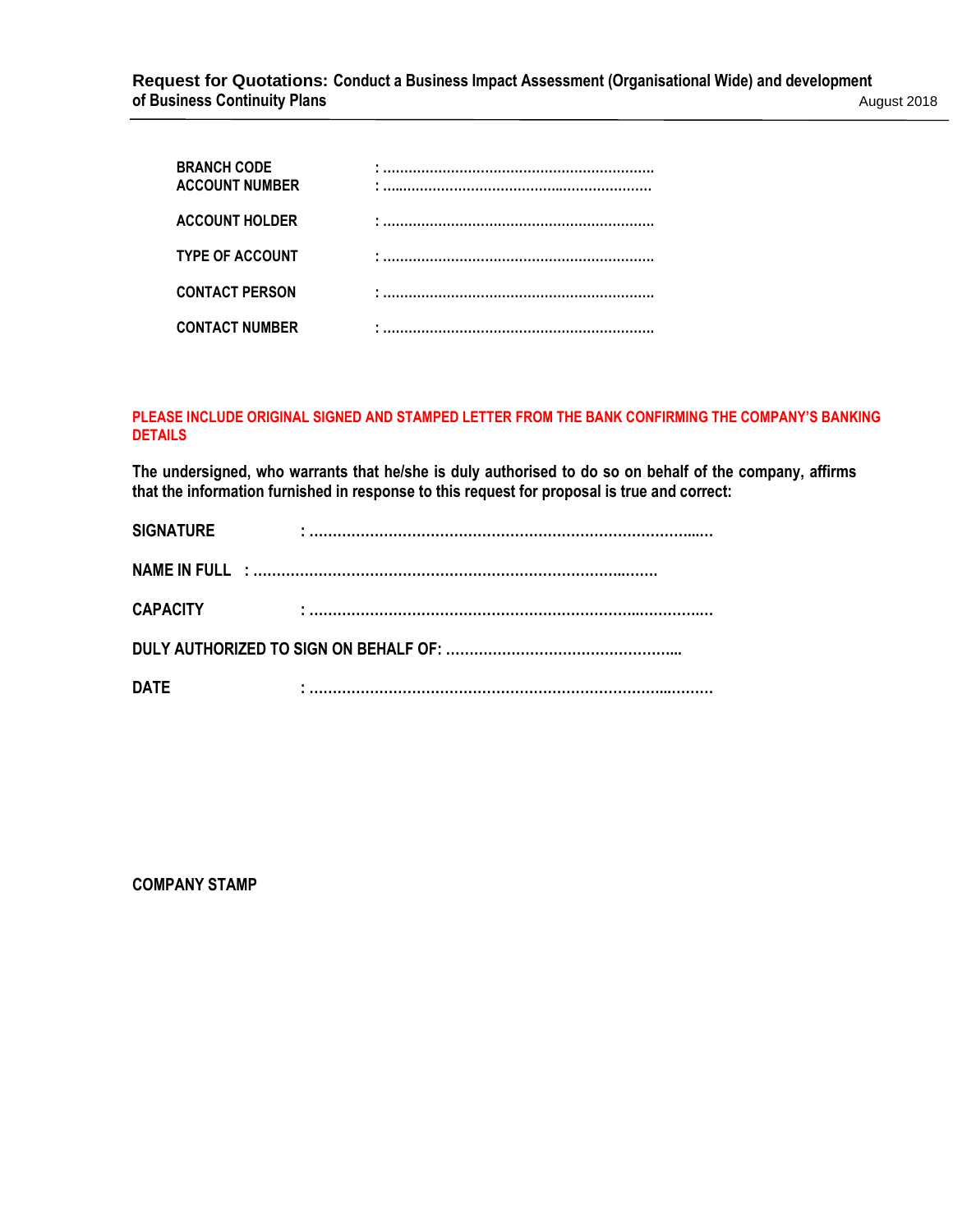# **ANNEXURE B: DECLARATION OF INTEREST**

- 1. No bid will be accepted from persons in the service of the state\*.
- 2. Any person, having a kinship with persons in the service of the state, including a blood relationship, may make an offer or offers in terms of this invitation to bid. In view of possible allegations of favouritism, should the resulting bid, or part thereof, be awarded to persons connected with or related to persons in service of the state, it is required that the bidder or their authorised representative declare their position in relation to the evaluating/adjudicating authority.
- 3. In order to give effect to the above, the following questionnaire must be completed and submitted with the bid.

| 3.1 |                                                                                                                                                                         |          |
|-----|-------------------------------------------------------------------------------------------------------------------------------------------------------------------------|----------|
| 3.2 |                                                                                                                                                                         |          |
| 3.3 | Position occupied in the company (director, trustees, shareholder**)                                                                                                    |          |
|     |                                                                                                                                                                         |          |
| 3.4 |                                                                                                                                                                         |          |
| 3.5 |                                                                                                                                                                         |          |
| 3.6 |                                                                                                                                                                         |          |
| 3.7 | The names of all directors / trustees / shareholders / members, their individual identity numbers and<br>state employee numbers must be indicated in paragraph 4 below. |          |
| 3.8 | Are you presently in the service of the state*                                                                                                                          | YES / NO |
|     |                                                                                                                                                                         |          |
|     | If yes, furnish particulars                                                                                                                                             |          |
|     |                                                                                                                                                                         |          |
|     |                                                                                                                                                                         |          |
|     |                                                                                                                                                                         |          |
| 3.9 | Have you been in the service of the state for the past twelve months?YES / NO                                                                                           |          |
|     | If yes, furnish particulars                                                                                                                                             |          |
|     |                                                                                                                                                                         |          |
|     |                                                                                                                                                                         |          |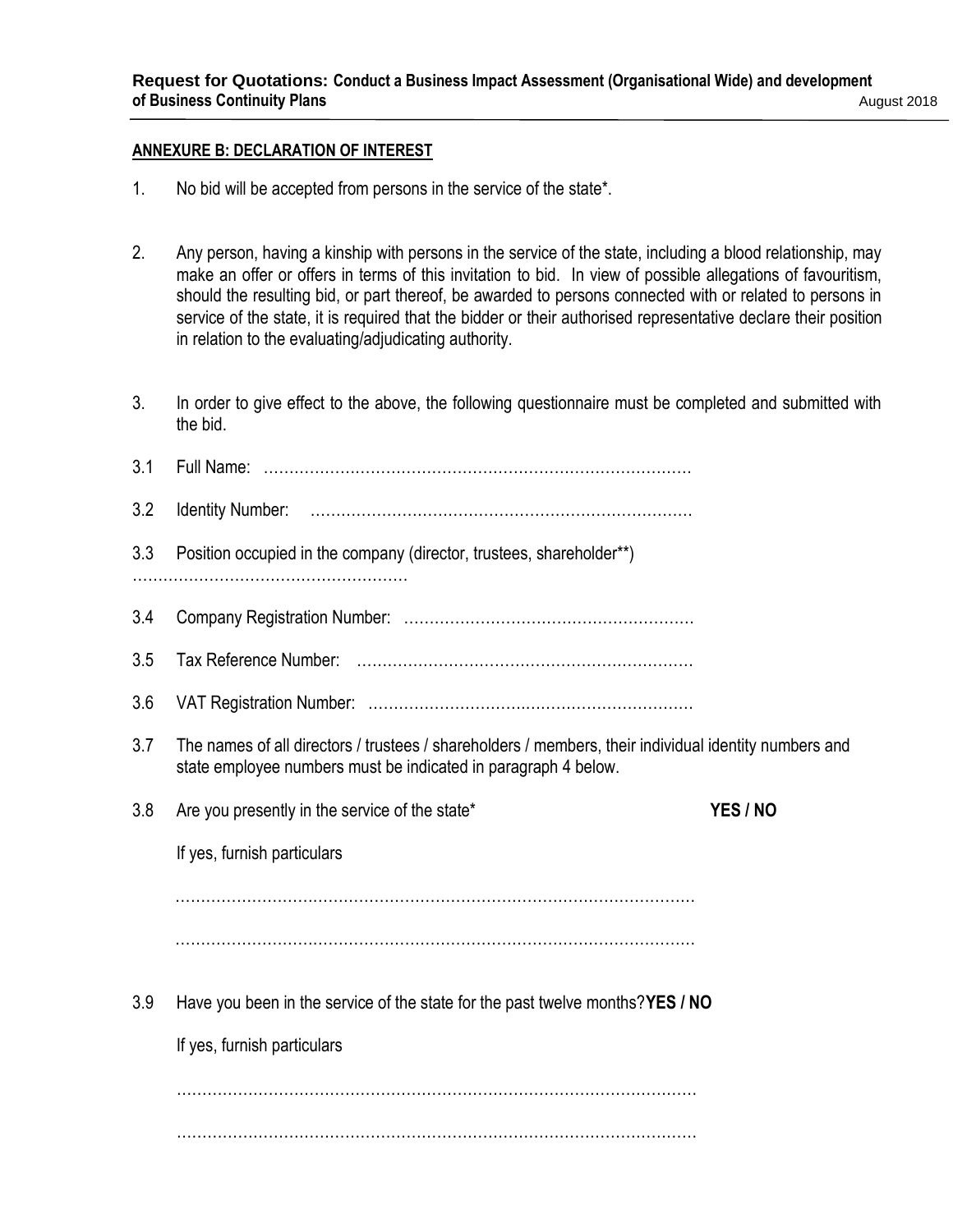3.10 Do you, have any relationship (family, friend, other) with persons in the service of the state and who may be involved with the evaluation and or adjudication of this bid?**YES / NO**

If yes, furnish particulars

…………………………………………………………………………………………

…………………………………………………………………………………………

3.11 Are you, aware of any relationship (family, friend, other) between any other bidder and any persons in the service of the state who may be involved with the evaluation and or adjudication of this bid? **YES / NO**

If yes, furnish particulars

…………………………………………………………………………………………

…………………………………………………………………………………………

3.12 Are any of the company's directors, trustees, managers, principle shareholders or stakeholders in service of the state? **YES / NO**

If yes, furnish particulars

…………………………………………………………………………………………

. The same state of the state of the state of the state of the state of the state of the state of the state of the state of the state of the state of the state of the state of the state of the state of the state of the st

3.13 Are any spouse, child or parent of the company's directors, trustees, managers, principle shareholders or stakeholders in service of the state?**YES / NO**

If yes, furnish particulars

…………………………………………………………………………………………

…………………………………………………………………………………………

3.14 Do you or any of the directors, trustees, managers, principle shareholders or stakeholders of this company have any interest in any other related companies or businesses whether or not they are bidding for this contract?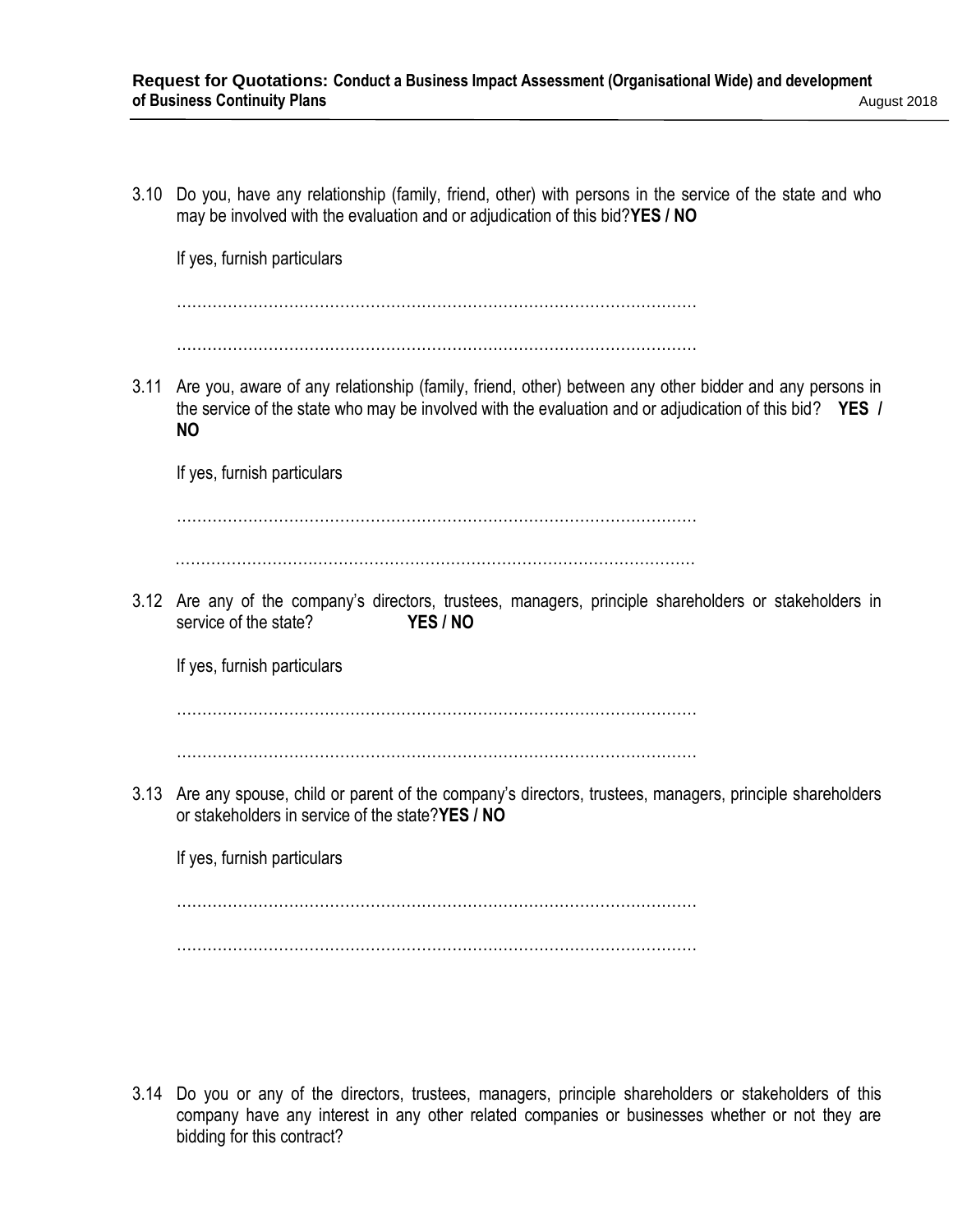# **YES / NO**

If yes, furnish particulars

…………………………………………………………………………………………

…………………………………………………………………………………………

# 4. Full details of directors / trustees / members / shareholders.

| <b>FULL NAME</b> | <b>IDENTITY NUMBER</b> | <b>STATE EMPLOYEE</b><br><b>NUMBER</b> |
|------------------|------------------------|----------------------------------------|
|                  |                        |                                        |
|                  |                        |                                        |
|                  |                        |                                        |
|                  |                        |                                        |
|                  |                        |                                        |
|                  |                        |                                        |
|                  |                        |                                        |
|                  |                        |                                        |
|                  |                        |                                        |

# **CERTIFICATION**

**I, THE UNDERSIGNED (FULL NAME**)

…………………………………………………………………...……………………

**CERTIFY THAT THE INFORMATION FURNISHED ON THIS DECLARATION FORM IS TRUE AND CORRECT.** 

**I ACCEPT THAT, IN ADDITION TO CANCELLATION OF A CONTRACT, ACTION MAY BE TAKEN AGAINST ME SHOULD THIS DECLARATION PROVE TO BE FALSE.** 

| Signature                                                                                                                    | Position |
|------------------------------------------------------------------------------------------------------------------------------|----------|
| Name of Bidder                                                                                                               | Date     |
| $\ast$<br>MSCM Regulations: "in the service of the state" means to be -<br>(a) a member of $-$<br>(i) any municipal council; |          |

(ii) any provincial legislature; or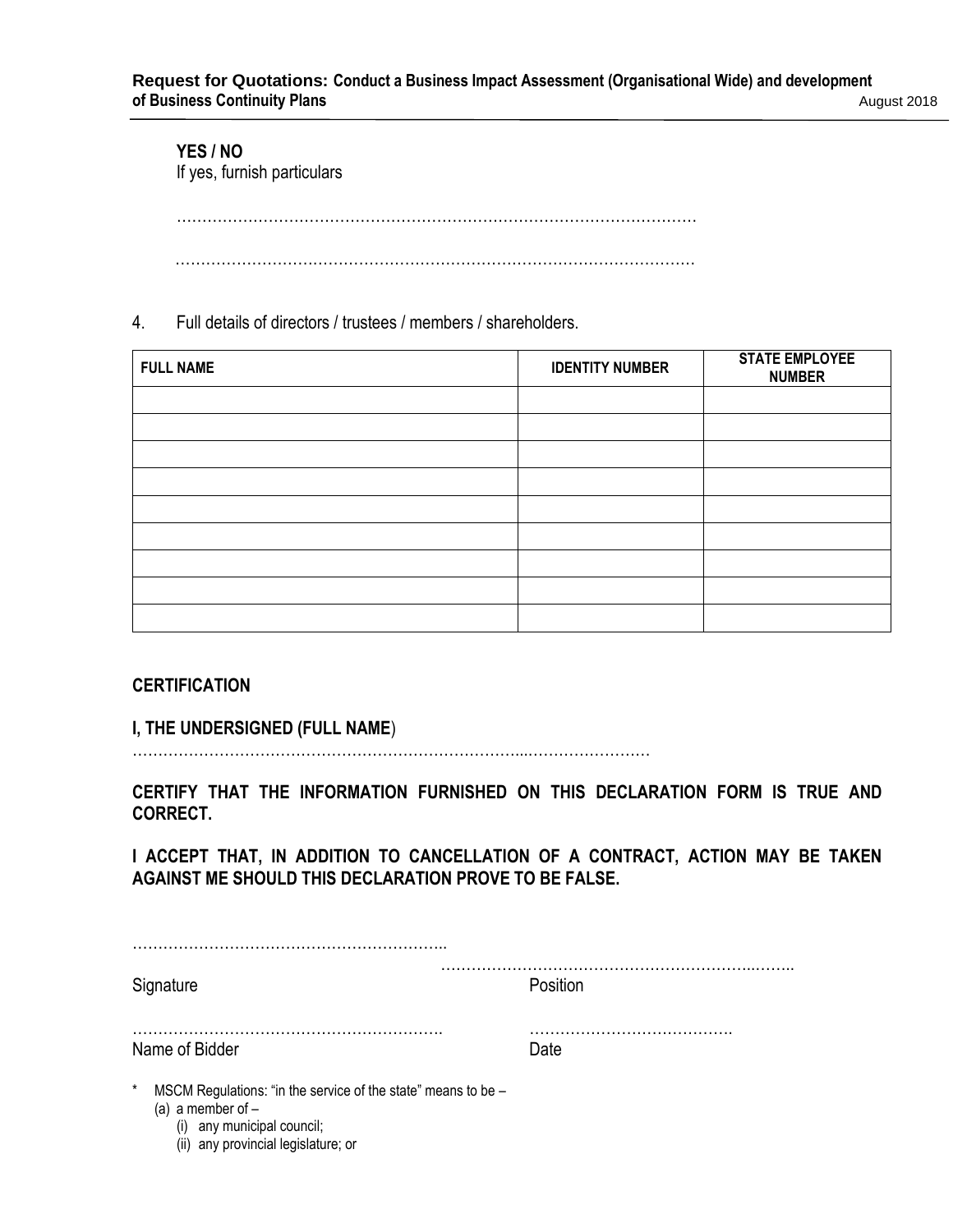# **Request for Quotations: Conduct a Business Impact Assessment (Organisational Wide) and development of Business Continuity Plans** August 2018

(iii) the national Assembly or the national Council of provinces;

- (b) a member of the board of directors of any municipal entity;
- (c) an official of any municipality or municipal entity;
- (d) an employee of any national or provincial department, national or provincial public entity or constitutional institution within the meaning of the Public Finance Management Act, 1999 (Act No.1 of 1999);
- (e) a member of the accounting authority of any national or provincial public entity; or
- (f) an employee of Parliament or a provincial legislature.
- \*\* "Stakeholder' means a person who owns shares in the company and is actively involved in the management of the company or business and exercises control over the company.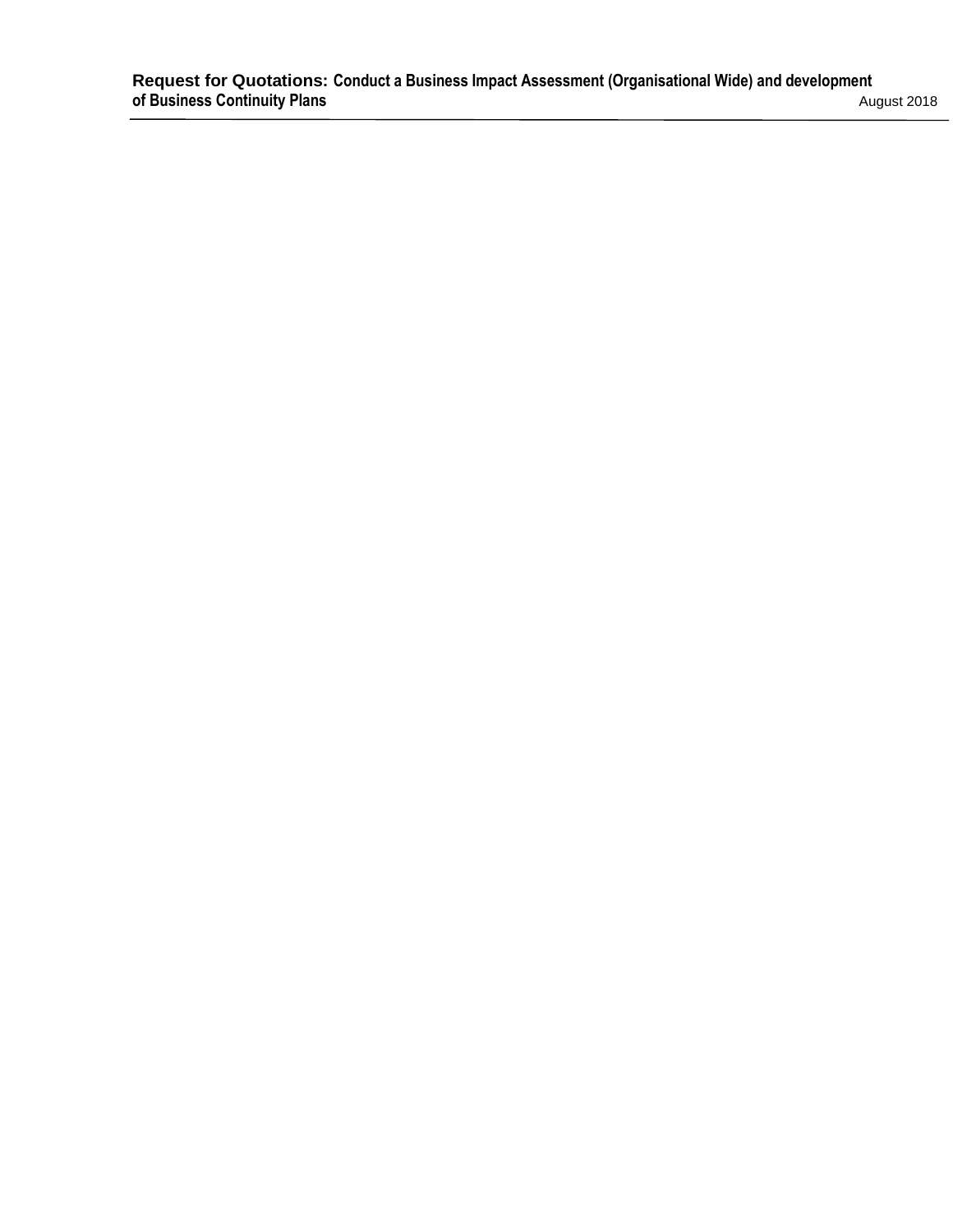### **ANNEXURE C: DECLARATION OF BIDDER'S PAST SUPPLY CHAIN MANAGEMENT PRACTICES**

- 1 This Municipal Bidding Document must form part of all bids invited.
- 2 It serves as a declaration to be used by municipalities and municipal entities in ensuring that when goods and services are being procured, all reasonable steps are taken to combat the abuse of the supply chain management system.
- 3 The bid of any bidder may be rejected if that bidder, or any of its directors have:
	- a. abused the municipality's / municipal entity's supply chain management system or committed any improper conduct in relation to such system;
	- b. been convicted for fraud or corruption during the past five years;
	- c. willfully neglected, reneged on or failed to comply with any government, municipal or other public sector contract during the past five years; or
	- d. been listed in the Register for Tender Defaulters in terms of section 29 of the Prevention and Combating of Corrupt Activities Act (No 12 of 2004).
- 4 In order to give effect to the above, the following questionnaire must be completed and submitted with the bid.

| <b>Item</b> | Question                                                                                                                                                                                                                                                                                                                                                                                                                                    | Yes | No  |
|-------------|---------------------------------------------------------------------------------------------------------------------------------------------------------------------------------------------------------------------------------------------------------------------------------------------------------------------------------------------------------------------------------------------------------------------------------------------|-----|-----|
| 4.1         | Is the bidder or any of its directors listed on the National Treasury's database as a company or<br>person prohibited from doing business with the public sector?<br>(Companies or persons who are listed on this database were informed in writing of this<br>restriction by the National Treasury after the audi alteram partem rule was applied).                                                                                        | Yes | No  |
| 4.1.1       | If so, furnish particulars:                                                                                                                                                                                                                                                                                                                                                                                                                 |     |     |
| 4.2         | Is the bidder or any of its directors listed on the Register for Tender Defaulters in terms of<br>section 29 of the Prevention and Combating of Corrupt Activities Act (No 12 of 2004)?<br>(To access this Register enter the National Treasury's website, www.treasury.gov.za,<br>click on the icon "Register for Tender Defaulters" or submit your written request for a<br>hard copy of the Register to facsimile number (012) 3265445). | Yes | No. |
| 4.2.1       | If so, furnish particulars:                                                                                                                                                                                                                                                                                                                                                                                                                 |     |     |
| ltem        | Question                                                                                                                                                                                                                                                                                                                                                                                                                                    | Yes | No  |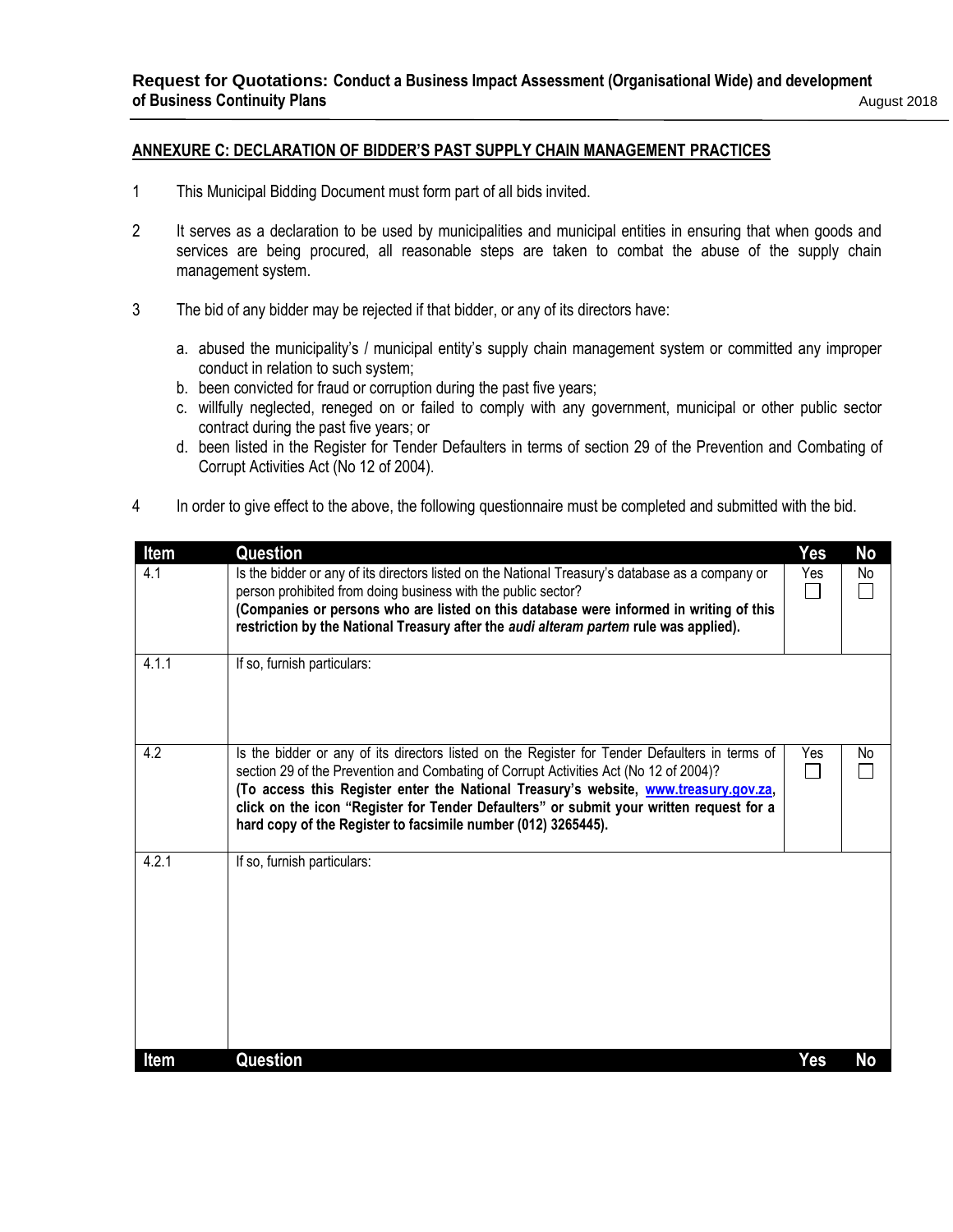#### **Request for Quotations: Conduct a Business Impact Assessment (Organisational Wide) and development of Business Continuity Plans** August 2018

| August 2018 |
|-------------|
|-------------|

| 4.3   | Was the bidder or any of its directors convicted by a court of law (including a court of law<br>outside the Republic of South Africa) for fraud or corruption during the past five years? | Yes | No. |
|-------|-------------------------------------------------------------------------------------------------------------------------------------------------------------------------------------------|-----|-----|
| 4.3.1 | If so, furnish particulars:                                                                                                                                                               |     |     |

| 4.4   | Does the bidder or any of its directors owe any municipal rates and taxes or municipal charges<br>to the municipality / municipal entity, or to any other municipality / municipal entity, that is in<br>arrears for more than three months? | Yes | No |
|-------|----------------------------------------------------------------------------------------------------------------------------------------------------------------------------------------------------------------------------------------------|-----|----|
| 4.4.1 | If so, furnish particulars:                                                                                                                                                                                                                  |     |    |
| 4.5   | Was any contract between the bidder and the municipality / municipal entity or any other organ<br>of state terminated during the past five years on account of failure to perform on or comply with<br>the contract?                         | Yes | No |
| 4.7.1 | If so, furnish particulars:                                                                                                                                                                                                                  |     |    |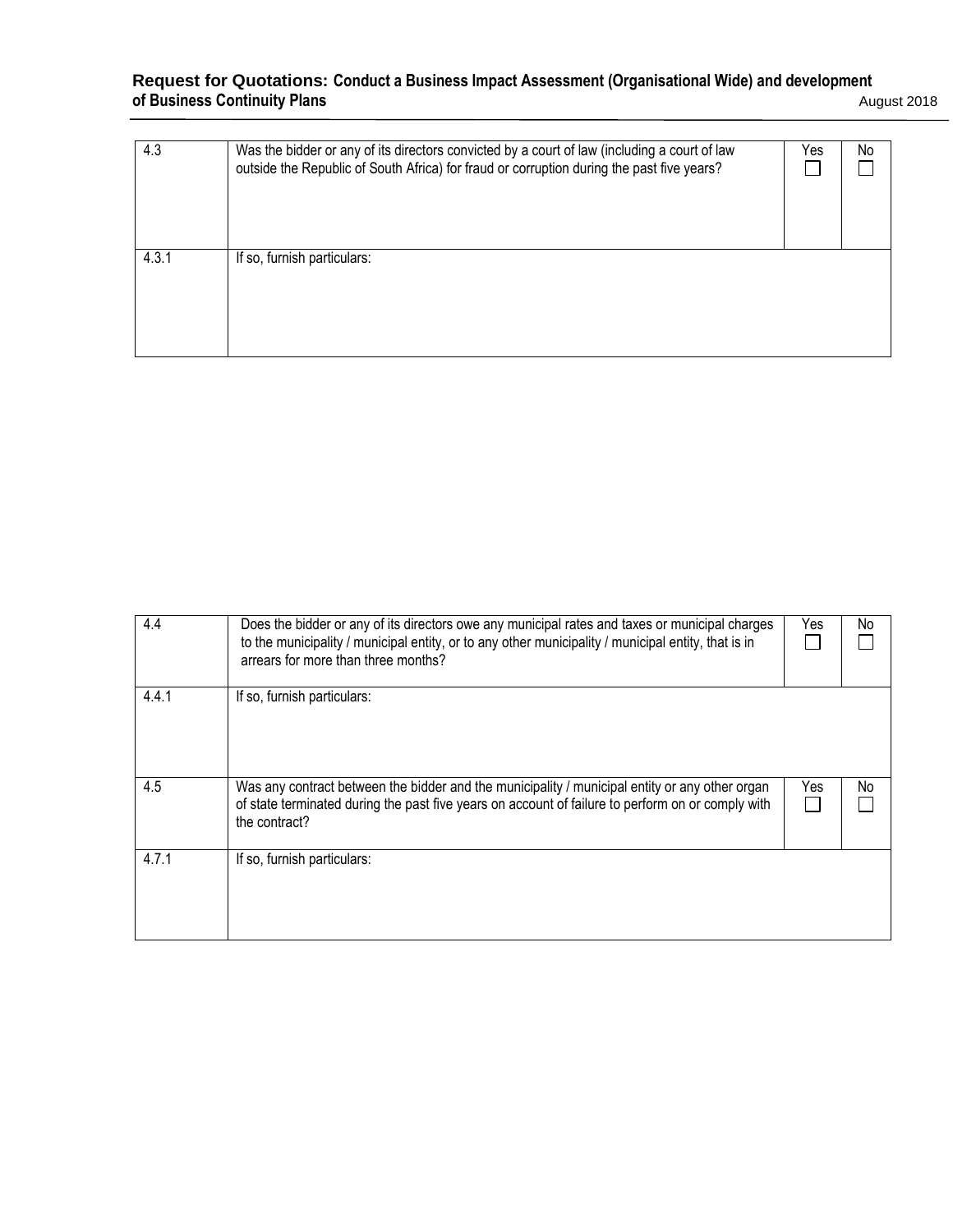# **CERTIFICATION**

**I, THE UNDERSIGNED (FULL NAME**)

…………………………………………………………………...……………………

**CERTIFY THAT THE INFORMATION FURNISHED ON THIS DECLARATION FORM IS TRUE AND CORRECT.** 

**I ACCEPT THAT, IN ADDITION TO CANCELLATION OF A CONTRACT, ACTION MAY BE TAKEN AGAINST ME SHOULD THIS DECLARATION PROVE TO BE FALSE.** 

| Signature      | Position |
|----------------|----------|
| Name of Bidder | Date     |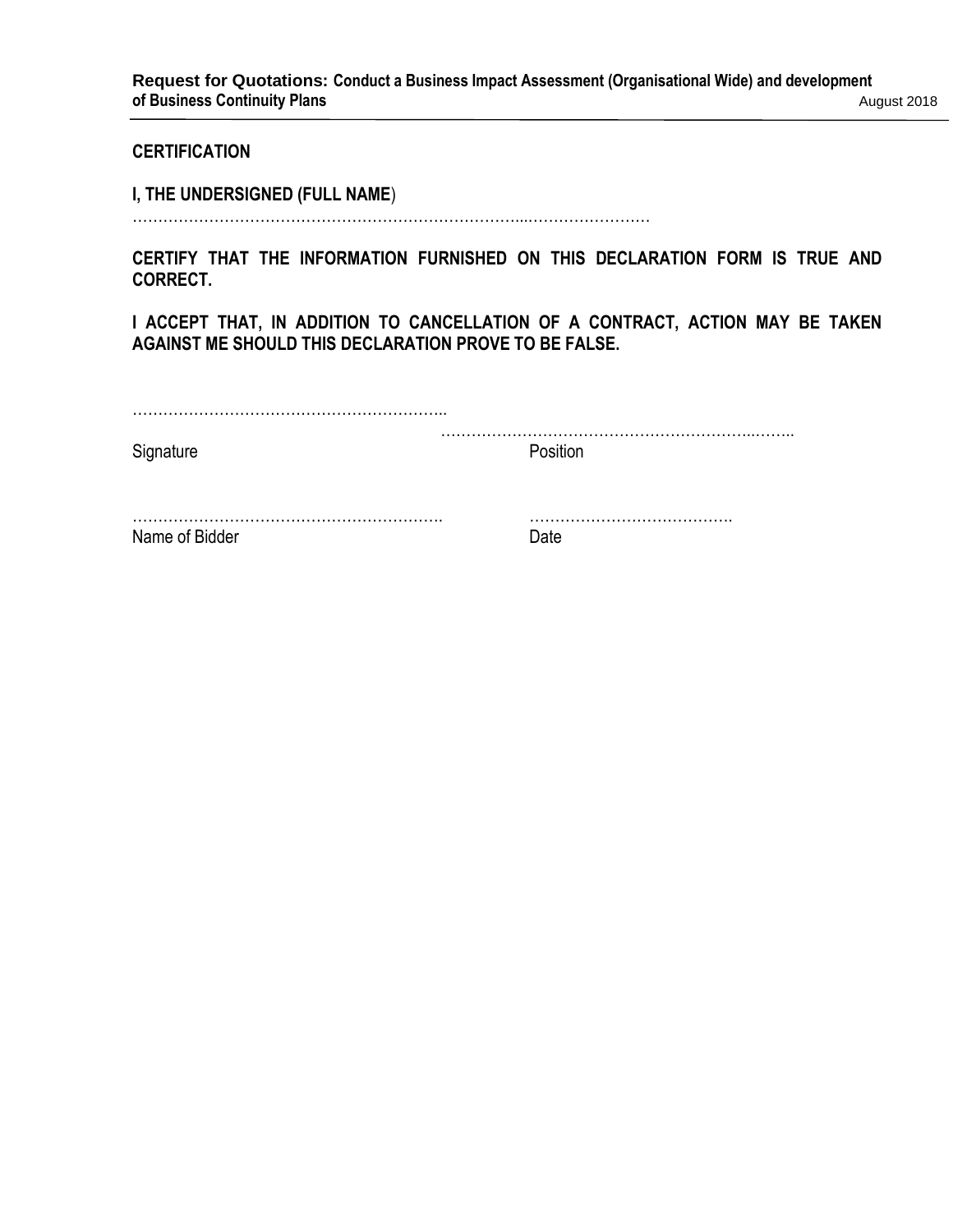# **Request for Quotations: Conduct a Business Impact Assessment (Organisational Wide) and development of Business Continuity Plans** August 2018

# **ANNEXURE D: PARTICULARS OF CONTRACTS AWARDED BY AN ORGAN OF STATE\*\*\* DURING THE LAST 5 YEARS**

(In the event of insufficient space, kindly attach documentation)

| <b>EMPLOYER</b> | <b>CONSULTING ENGINEER</b> | <b>NATURE OF WORK</b> | <b>VALUE OF</b><br><b>WORK</b> | YEAR COMPLETED |
|-----------------|----------------------------|-----------------------|--------------------------------|----------------|
|                 |                            |                       |                                |                |
|                 |                            |                       |                                |                |
|                 |                            |                       |                                |                |
|                 |                            |                       |                                |                |
|                 |                            |                       |                                |                |
|                 |                            |                       |                                |                |
|                 |                            |                       |                                |                |
|                 |                            |                       |                                |                |
|                 |                            |                       |                                |                |
|                 |                            |                       |                                |                |
|                 |                            |                       |                                |                |
|                 |                            |                       |                                |                |
|                 |                            |                       |                                |                |
|                 |                            |                       |                                |                |
|                 |                            |                       |                                |                |
|                 |                            |                       |                                |                |
|                 |                            |                       |                                |                |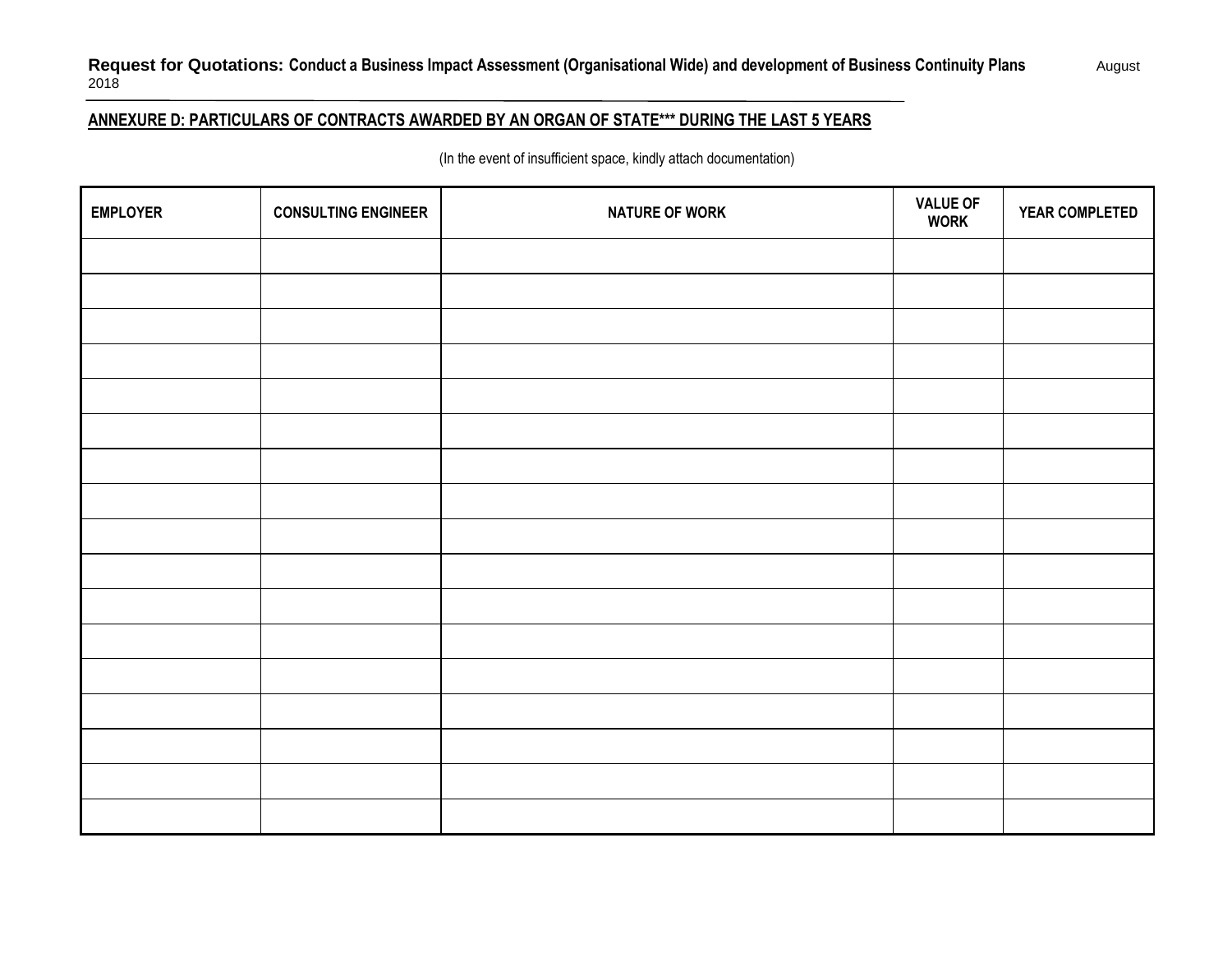### **Request for Quotations: Conduct a Business Impact Assessment (Organisational Wide) and development of Business Continuity Plans** August 2018

ANNEXURE D: PARTICULARS OF CONTRACTS AWARDED BY AN ORGAN OF STATE\*\*\* DURING THE LAST 5 YEARS cont.

| <b>EMPLOYER</b> | <b>CONSULTING ENGINEER</b> | <b>NATURE OF WORK</b> | <b>VALUE OF</b><br><b>WORK</b> | <b>YEAR COMPLETED</b> |
|-----------------|----------------------------|-----------------------|--------------------------------|-----------------------|
|                 |                            |                       |                                |                       |
|                 |                            |                       |                                |                       |
|                 |                            |                       |                                |                       |
|                 |                            |                       |                                |                       |
|                 |                            |                       |                                |                       |
|                 |                            |                       |                                |                       |
|                 |                            |                       |                                |                       |

#### **\*\*\* Organ of State means-**

- a) a national or provincial department:
- $\bullet$  b) a municipality;
- c) a constitutional institution defined in the Public Finance Management Act, 1999 (Act No. 1 of 1999);
- d) Parliament;
- e) a provincial legislature;
- ◆ f) any other institution or category of institutions included in the definition of "organ of state" in section 239 of the Constitution and recognised by the [Minister](javascript:void(0);) by notice in the *Government Gazette* as an institution or category of institutions to which [this Act](javascript:void(0);) applies

| Signature                                                    | Position |
|--------------------------------------------------------------|----------|
| (of person authorised to sign on behalf of the organisation) |          |

……………………………………………………. ………………………………….

Name of Bidder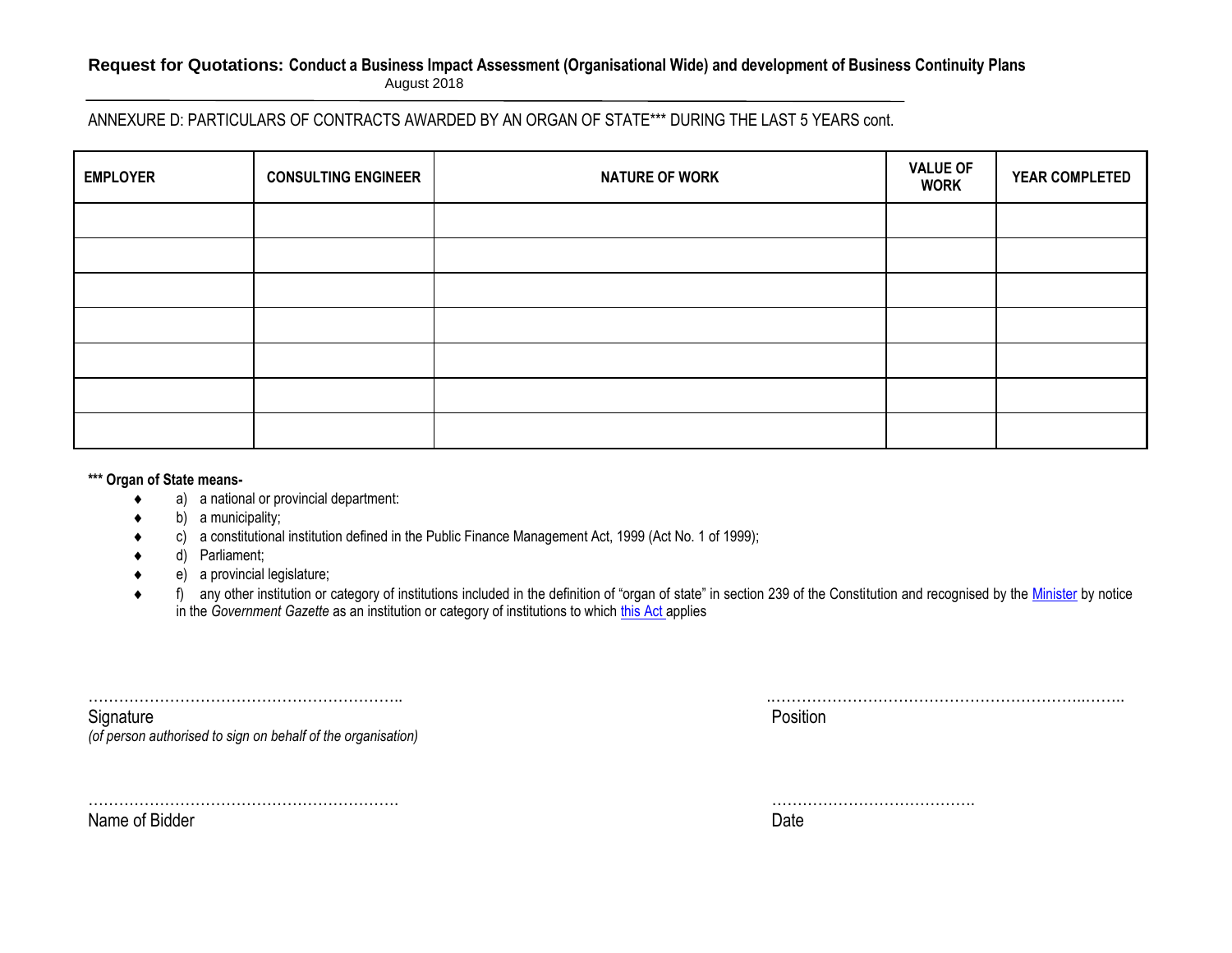

**City of Johannesburg** Johannesburg Development Agency

No 3 Helen Joseph Street No 3 Helen Joseph Street PO Box 61877<br>The Bus Factory Marshalltown Newtown Johannesburg, 2000

Marshalltown 2107

Tel +27(0) 11 688 7851 (O) Fax +27(0) 11 688 7899/63 E-mail: info@jda.org.za

**www.jda.org.za www.joburg.org.za**

# **ANNEXURE E: CERTIFICATE OF INDEPENDENT BID DETERMINATION**

I, the undersigned, in submitting the accompanying bid:

Conduct a Business Impact Assessment (Organisational Wide) and development of Business Continuity Plans in response to the invitation for the bid made by:

*Johannesburg Development Agency*

do hereby make the following statements that I certify to be true and complete in every respect:

I certify, on behalf of:

\_\_\_\_\_\_\_\_\_\_\_\_\_\_\_\_\_\_\_\_\_\_\_\_\_\_\_\_\_\_\_\_\_\_\_\_\_\_\_\_\_\_\_\_\_\_\_\_\_\_\_\_\_\_\_\_\_\_\_\_\_\_\_\_\_\_\_\_\_\_\_\_\_\_\_\_\_that: (Name of Bidder)

- 1. I have read and I understand the contents of this Certificate;
- 2. I understand that the accompanying bid will be disqualified if this Certificate is found not to be true and complete in every respect;
- 3. I am authorized by the bidder to sign this Certificate, and to submit the accompanying bid, on behalf of the bidder;
- 4. Each person whose signature appears on the accompanying bid has been authorized by the bidder to determine the terms of, and to sign, the bid, on behalf of the bidder;
- 5. For the purposes of this Certificate and the accompanying bid, I understand that the word "competitor" shall include any individual or organization, other than the bidder, whether or not affiliated with the bidder, who:
	- (a) has been requested to submit a bid in response to this bid invitation;
	- (b) could potentially submit a bid in response to this bid invitation, based on their qualifications, abilities or experience; and
	- (c) provides the same goods and services as the bidder and/or is in the same line of business as the bidder
- 6. The bidder has arrived at the accompanying bid independently from, and without consultation, communication, agreement or arrangement with any competitor. However communication between partners in a joint venture or consortium will not be construed as collusive bidding.
- 7. In particular, without limiting the generality of paragraph 6 above, there has been no consultation, communication, agreement or arrangement with any competitor regarding:
	- (a) prices;
	- (b) geographical area where product or service will be rendered (market allocation);
	- (c) methods, factors or formulas used to calculate prices;
	- (d) the intention or decision to submit or not to submit a bid;
	- (e) the submission of a bid which does not meet the specifications and conditions of the bid; or
	- (f) bidding with the intention not to win the bid.
- 8. In addition, there have been no consultations, communications, agreements or arrangements with any competitor regarding the quality, quantity, specifications and conditions or delivery particulars of the products or

Building a better city **Directors** 

C Coovadia (Chairperson) C Botes (Acting CEO) P Masilo L Shole K Govender M Qobo P Zagaretos P Mashele A Steyn N Ngwenya R Shirinda (Company Secretary) Registration Number: 2001/005101/07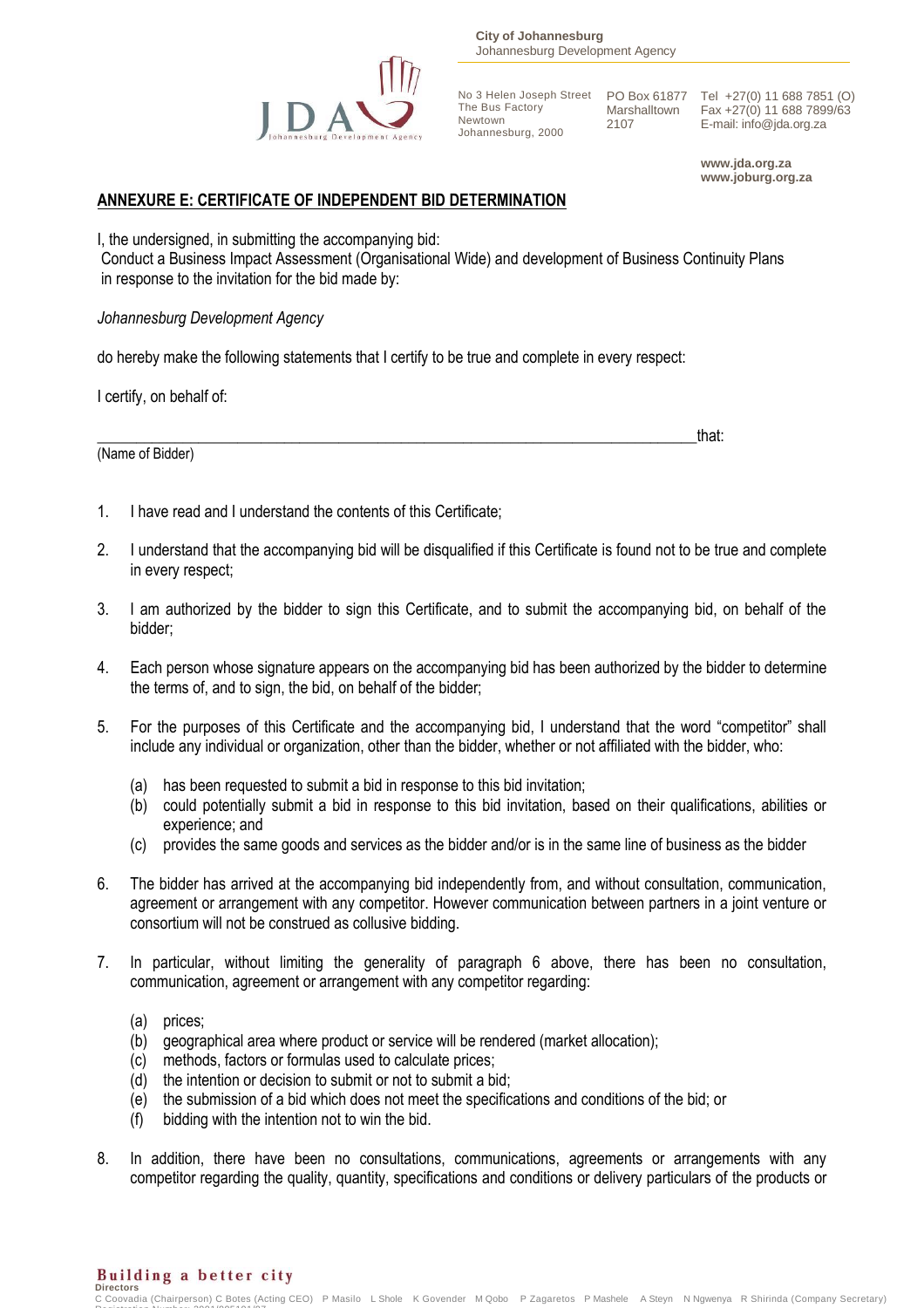services to which this bid invitation relates.

- 9. The terms of the accompanying bid have not been, and will not be, disclosed by the bidder, directly or indirectly, to any competitor, prior to the date and time of the official bid opening or of the awarding of the contract.
- 10. I am aware that, in addition and without prejudice to any other remedy provided to combat any restrictive practices related to bids and contracts, bids that are suspicious will be reported to the Competition Commission for investigation and possible imposition of administrative penalties in terms of section 59 of the Competition Act No. 89 of 1998 and or may be reported to the National Prosecuting Authority (NPA) for criminal investigation and or may be restricted from conducting business with the public sector for a period not exceeding ten (10) years in terms of the Prevention and Combating of Corrupt Activities Act No. 12 of 2004 or any other applicable legislation.

| Signature      | Position |
|----------------|----------|
|                |          |
| Name of Bidder | Date     |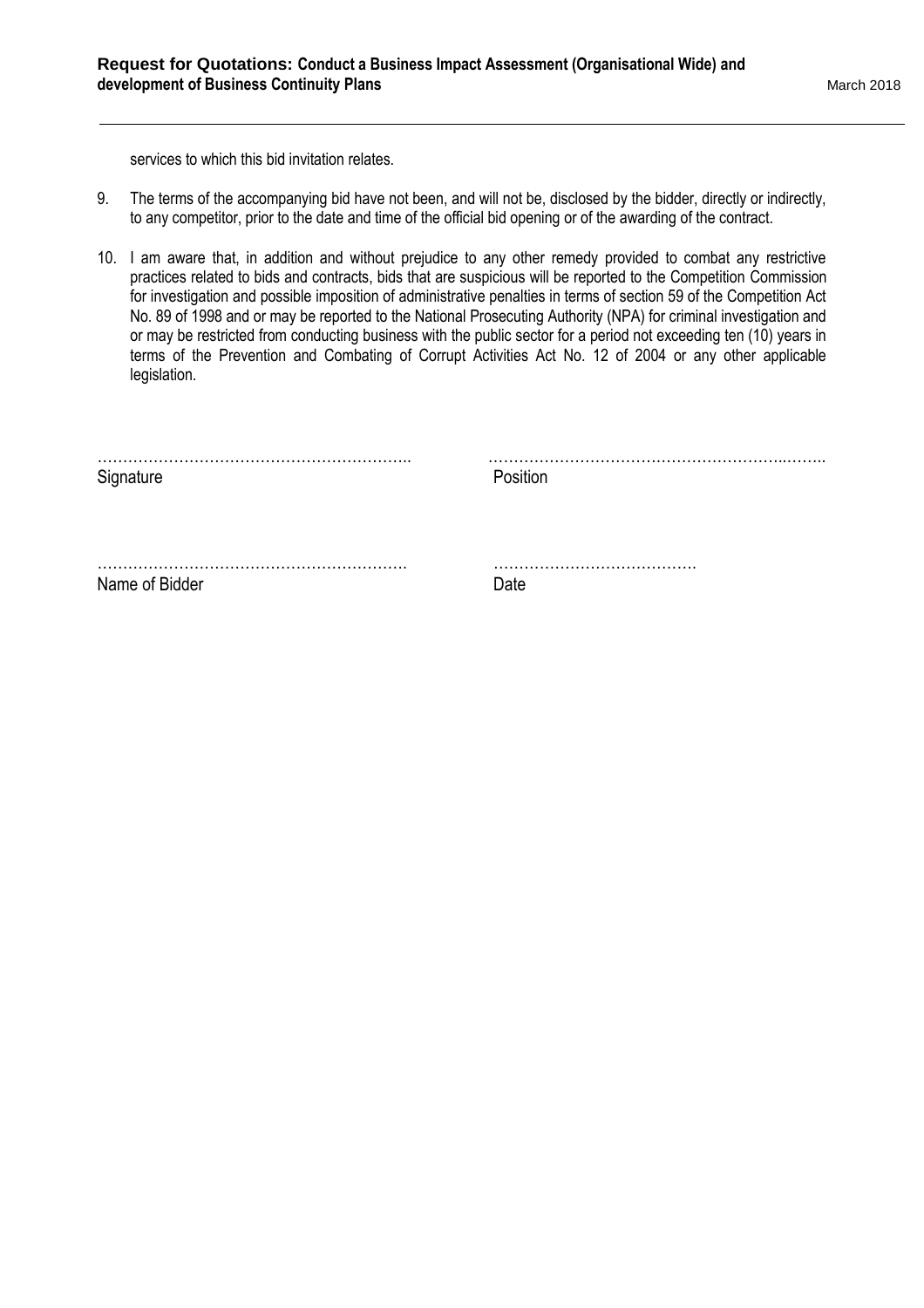# **ANNEXURE F:DECLARATION ON STATE OF MUNICIPAL ACCOUNTS**

| Α |      | Any bid will be rejected if:<br>Any municipal rates and taxes or municipal service charges owed by the bidder or<br>any of the directors to the municipality or a municipal entity, or to any other<br>municipality or municipal entity, are in arrears for more than three months. |
|---|------|-------------------------------------------------------------------------------------------------------------------------------------------------------------------------------------------------------------------------------------------------------------------------------------|
| B |      | <b>Bid Information</b>                                                                                                                                                                                                                                                              |
|   | i.   | Name of bidder:                                                                                                                                                                                                                                                                     |
|   |      | $\ddot{\mathbf{u}}$ .<br>Registration Number:                                                                                                                                                                                                                                       |
|   | iii. | Municipality where business is situated                                                                                                                                                                                                                                             |
|   | iv.  | Municipal account number for rates:                                                                                                                                                                                                                                                 |
|   | v.   | Municipal account number for water and electricity:                                                                                                                                                                                                                                 |
|   | vi.  | Names of all directors, their ID numbers and municipal account number.                                                                                                                                                                                                              |
|   |      |                                                                                                                                                                                                                                                                                     |
|   |      |                                                                                                                                                                                                                                                                                     |
|   |      |                                                                                                                                                                                                                                                                                     |
|   |      |                                                                                                                                                                                                                                                                                     |
|   |      |                                                                                                                                                                                                                                                                                     |
|   |      |                                                                                                                                                                                                                                                                                     |
|   |      |                                                                                                                                                                                                                                                                                     |